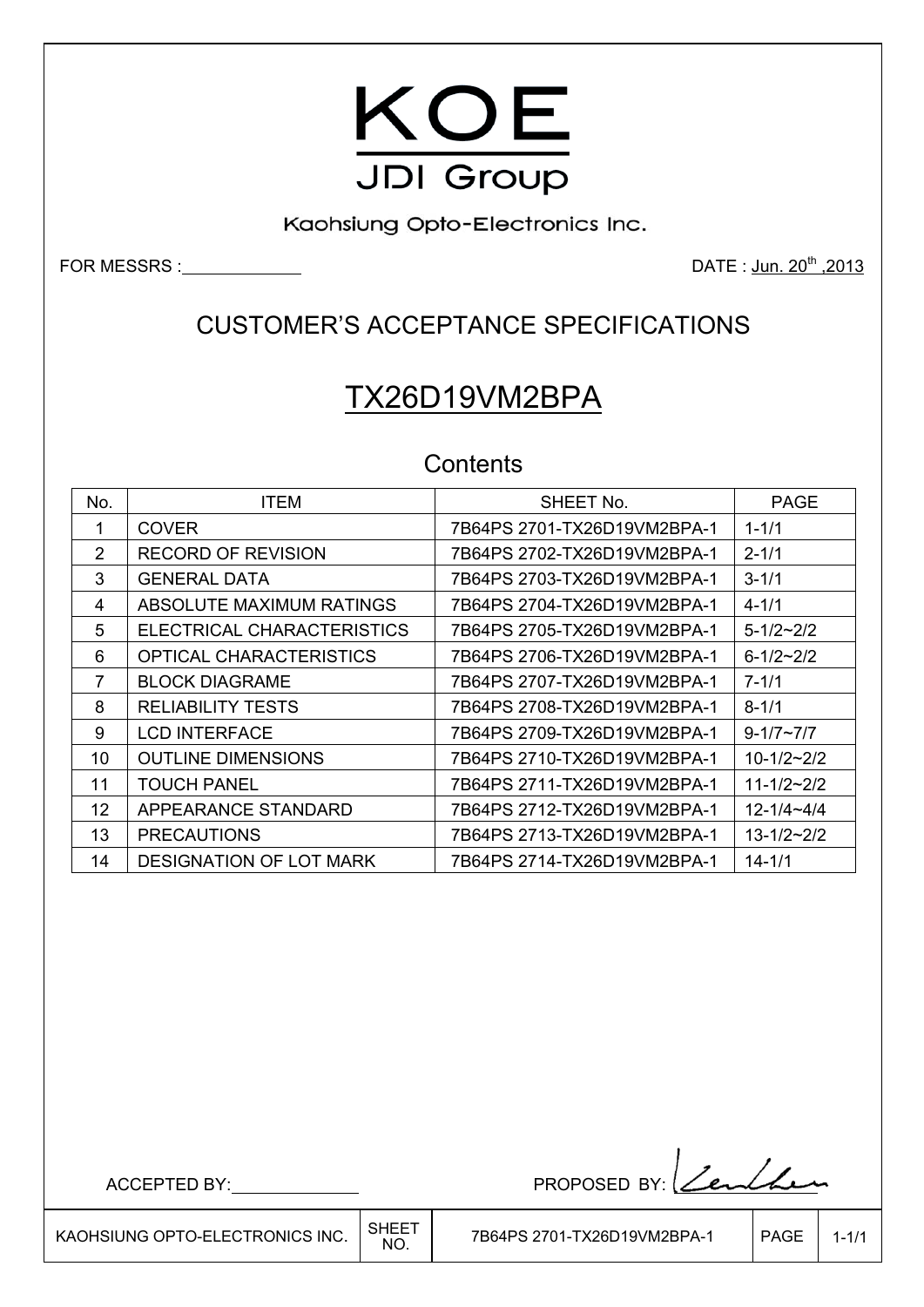|             | 2. RECORD OF REVISION           |              |                             |      |           |
|-------------|---------------------------------|--------------|-----------------------------|------|-----------|
|             |                                 |              |                             |      |           |
| <b>DATE</b> | SHEET No.                       |              | <b>SUMMARY</b>              |      |           |
|             |                                 | <b>SHEET</b> |                             |      |           |
|             | KAOHSIUNG OPTO-ELECTRONICS INC. |              | 7B64PS 2702-TX26D19VM2BPA-1 | PAGE | $2 - 1/1$ |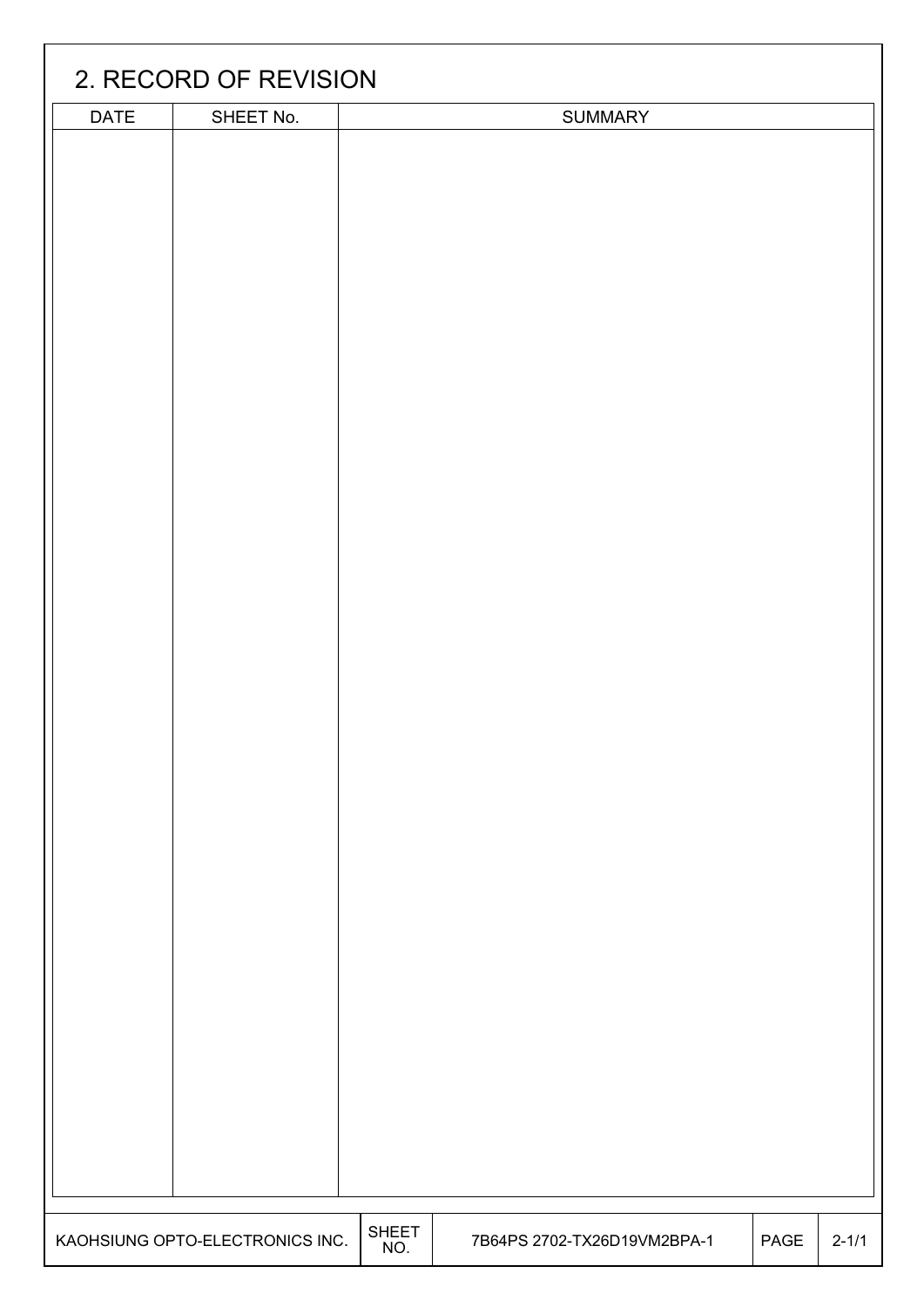### 3. GENERAL DATA

#### 3.1 DISPLAY FEATURES

This module is a 10.4" SVGA of 4:3 format amorphous silicon TFT.The pixel format is vertical stripe and sub pixels are arranged as R(red), G(green), B(blue) sequentially. This display is RoHS compliant, and COG (chip on glass) technology and LED backlight are applied on this display.

| Part Name                      | TX26D19VM2BPA                                                                                            |
|--------------------------------|----------------------------------------------------------------------------------------------------------|
| <b>Module Dimensions</b>       | 243.0(W) mm x 185.1(H) mm x 12.0max.(D) mm                                                               |
| <b>LCD Active Area</b>         | 211.2(W) mm x 158.4(H) mm                                                                                |
| Dot Pitch                      | $0.088(W)$ mm x 3(R, G, B)(W) x 0.264(H) mm                                                              |
| Resolution                     | 800 x 3(RGB)(W) x 600(H) Dots                                                                            |
| <b>Color Pixel Arrangement</b> | R, G, B Vertical Stripe                                                                                  |
| LCD Type                       | Transmissive Color TFT; Normally White                                                                   |
| Display Type                   | <b>Active Matrix</b>                                                                                     |
| <b>Number of Colors</b>        | 16.7M Colors (8-bit RGB)                                                                                 |
| <b>Backlight</b>               | 3 LEDs Series x 24 Parallel (72 LEDs in total)                                                           |
| Weight                         | 550g typ.                                                                                                |
| Interface                      | 1ch-LVDS/Receiver; 20 pins                                                                               |
| Power Supply Voltage           | 3.3V for LCD ; 12V for Backlight                                                                         |
| Power Consumption              | 1.29W for LCD; 3.46W for Backlight                                                                       |
| <b>Viewing Direction</b>       | 12 O'clock (without image inversion and least brightness change)<br>6 O'clock (contrast peak located at) |

 $\overline{\phantom{a}}$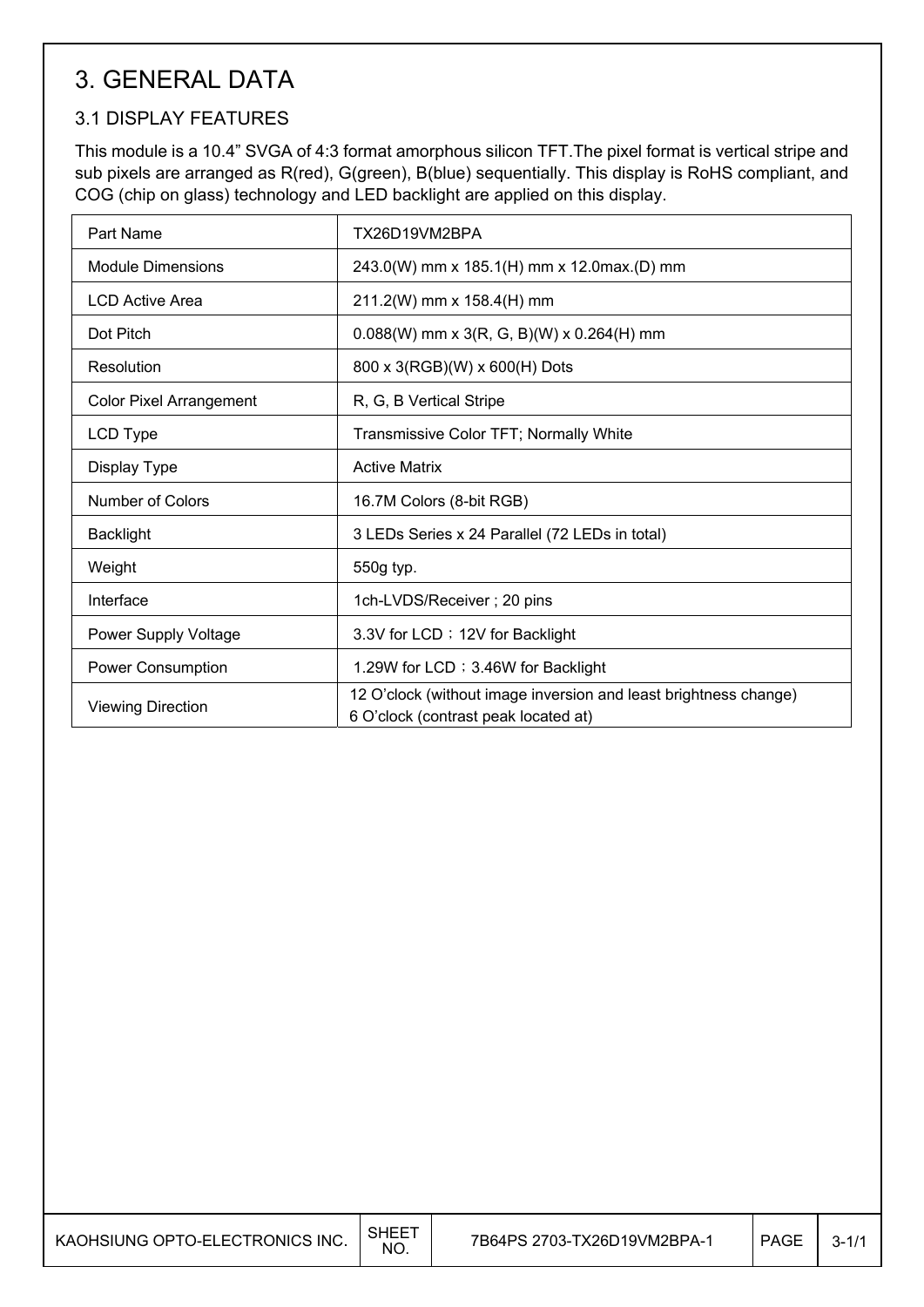## 4. ABSOLUTE MAXIMUM RATINGS

| Item                           | Symbol          | Min.   | Max.          | Unit        | Remarks |
|--------------------------------|-----------------|--------|---------------|-------------|---------|
| <b>Supply Voltage</b>          | V <sub>DD</sub> |        | 5.0           |             |         |
| Input Voltage of Logic         |                 | $-0.3$ | $V_{DD}$ +0.3 |             | Note 1  |
| <b>Operating Temperature</b>   | l op            | $-20$  | 70            | $\degree$ C | Note 2  |
| Storage Temperature            | l st            | $-30$  | 80            | $^{\circ}C$ | Note 2  |
| <b>Backlight Input Voltage</b> | $V_{LED}$       |        | 14.4          |             |         |

Note 1: It shall be applied to pixel data signal and clock signal.

I

I

- Note 2: The maximum rating is defined as above based on the chamber temperature, which might be different from ambient temperature after assembling the panel into the application. Moreover, some temperature-related phenomenon as below needed to be noticed:
	- Background color, contrast and response time would be different in temperatures other than  $25^{\circ}$ C.
	- Operating under high temperature will shorten LED lifetime.
- Note 3: Fig. 4.1 shows the maximum rating of forward current based on different temperature for LED unit. Moreover, the backlight unit of this display has been set at 12 mA per LED, which is located at the allowable area when display is operated within -20  $\sim$  70°C.



Fig. 4.1

| KAOHSIUNG OPTO-ELECTRONICS INC. | SHEE <sup>-</sup><br><b>NO</b> | 7B64PS 2704-TX26D19VM2BPA-1 | PAGE | 4-1/1 |
|---------------------------------|--------------------------------|-----------------------------|------|-------|
|---------------------------------|--------------------------------|-----------------------------|------|-------|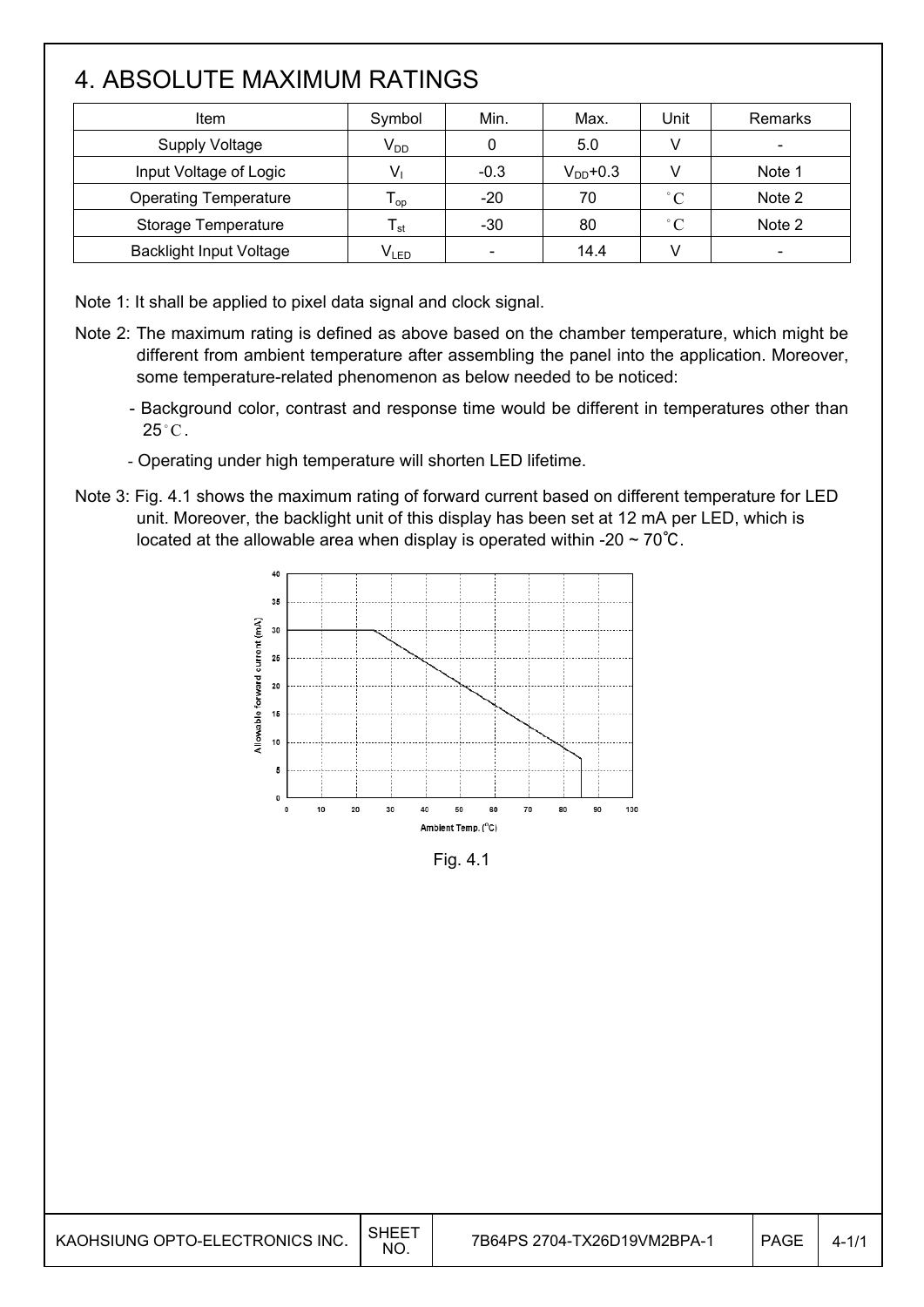## 5. ELECTRICAL CHARACTERISTICS

#### 5.1 LCD CHARACTERISTICS

 $T_a = 25 °C$ , Vss = 0V

| <b>Item</b>                                   | Symbol                 | Condition                 | Min.   | Typ.  | Max.   | Unit       | Remarks                      |
|-----------------------------------------------|------------------------|---------------------------|--------|-------|--------|------------|------------------------------|
| Power Supply Voltage                          | $V_{DD}$               |                           | 3.0    | 3.3   | 3.6    | V          | $\qquad \qquad \blacksquare$ |
| Differential Input                            |                        | "H" level                 |        |       | $+100$ |            |                              |
| Voltage for LVDS<br><b>Receiver Threshold</b> | $V_1$                  | "L" level                 | $-100$ |       |        | mV         | Note 1                       |
| Power Supply Current                          | <b>I</b> <sub>DD</sub> | $V_{DD}$ - $V_{SS}$ =3.3V |        | 390   | 470    | mA         | Note $2,3$                   |
| <b>Vsync Frequency</b>                        | $J_{\nu}$              |                           |        | 60    | 66     | Hz         |                              |
| <b>Hsync Frequency</b>                        | $f_H$                  |                           | 37.47  | 37.87 | 41.66  | <b>KHz</b> | Note 4                       |
| <b>DCLK Frequency</b>                         | CLK                    |                           | 32.3   | 40    | 50     | <b>MHz</b> |                              |

Note 1:  $V_{CM} = +1.2V$ 

 $V_{CM}$  is common mode voltage of LVDS transmitter/receiver.

The input terminal of LVDS transmitter is terminated with 100 $\Omega$ .



Note 2: An all black check pattern is used when measuring  $I_{DD}$ ,  $f_v$  is set to 60Hz.



- Note 3: 1.0A fuse is applied in the module for I<sub>DD</sub>. For display activation and protection purpose, power supply is recommended larger than 2.5A to start the display and break fuse once any short circuit occurred.
- Note 4: For LVDS transmitter input.

| KAOHSIUNG OPTO-ELECTRONICS INC. $\Big \!\!\big ^{\text{SHEET}}$ |  |
|-----------------------------------------------------------------|--|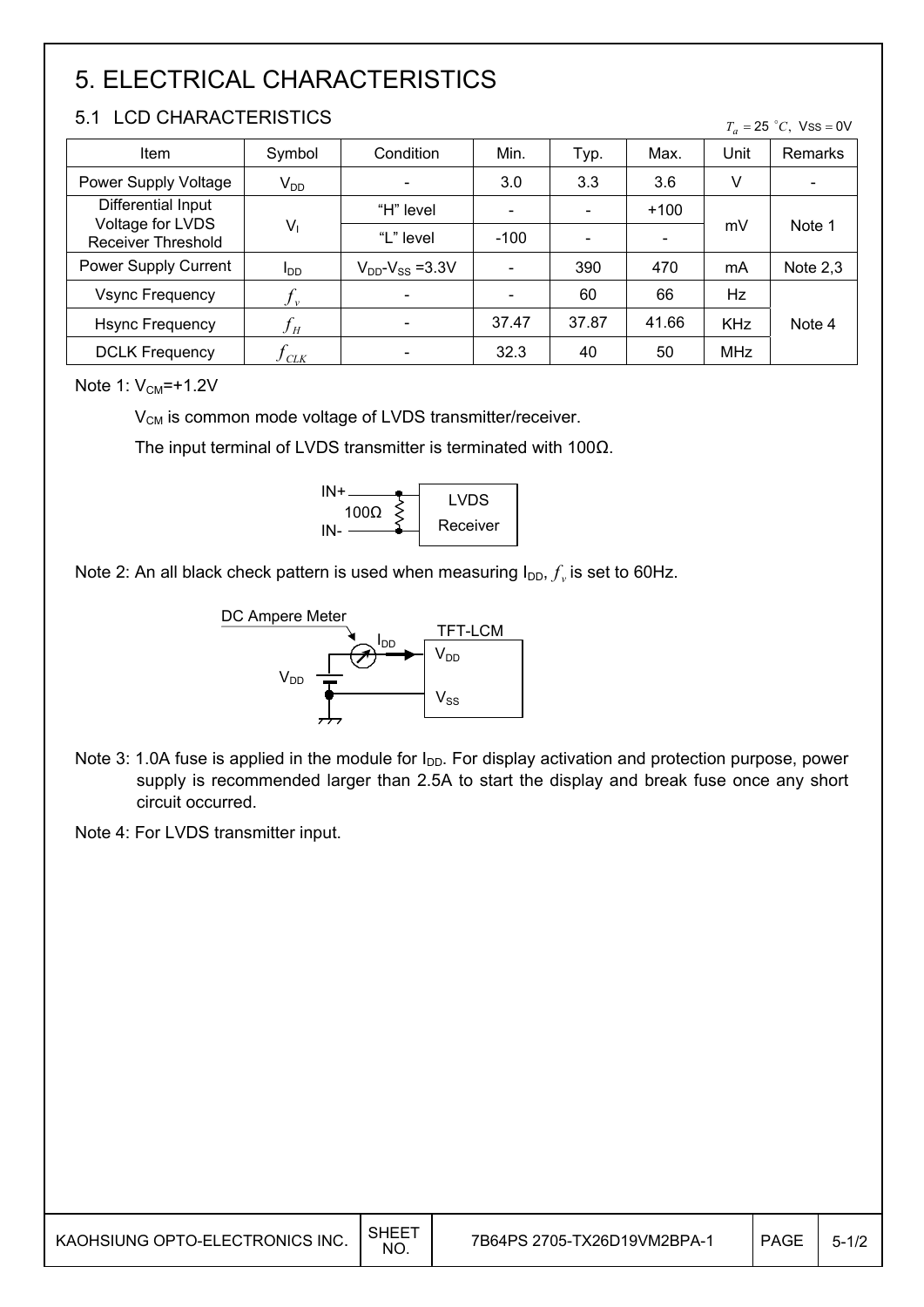#### 5.2 BACKLIGHT CHARACTERISTICS

| Item                       | Symbol       | Condition             | Min. | Typ. | Max                      | Unit | Remarks    |
|----------------------------|--------------|-----------------------|------|------|--------------------------|------|------------|
| <b>LED Input Voltage</b>   | $V_{LED}$    | <b>Backlight Unit</b> | 11.5 | 12.0 | 12.5                     |      |            |
| <b>LED Forward Current</b> | <b>I</b> LED | <b>Backlight Unit</b> |      | 288  | $\overline{\phantom{a}}$ | mA   | Note 1     |
| LED Lifetime               |              | 288 mA                |      | 50K  | -                        | hrs  | Note $2,3$ |

Note 1: Fig. 5.1 shows the LED backlight circuit. The circuit has 72 LEDs in total.



Fig. 5.1

Note 2: The estimated lifetime is specified as the time to reduce 50% brightness by applying 288 mA at  $25^{\circ}$ C.

Note 3: By applying different ILED, the estimated brightness and LED lifetime curves are shown as Fig 5.2 and Fig 5.3 for various environment uses. Do not apply  $I_{LED}$  over 480 mA for the rating concern of power consumption.

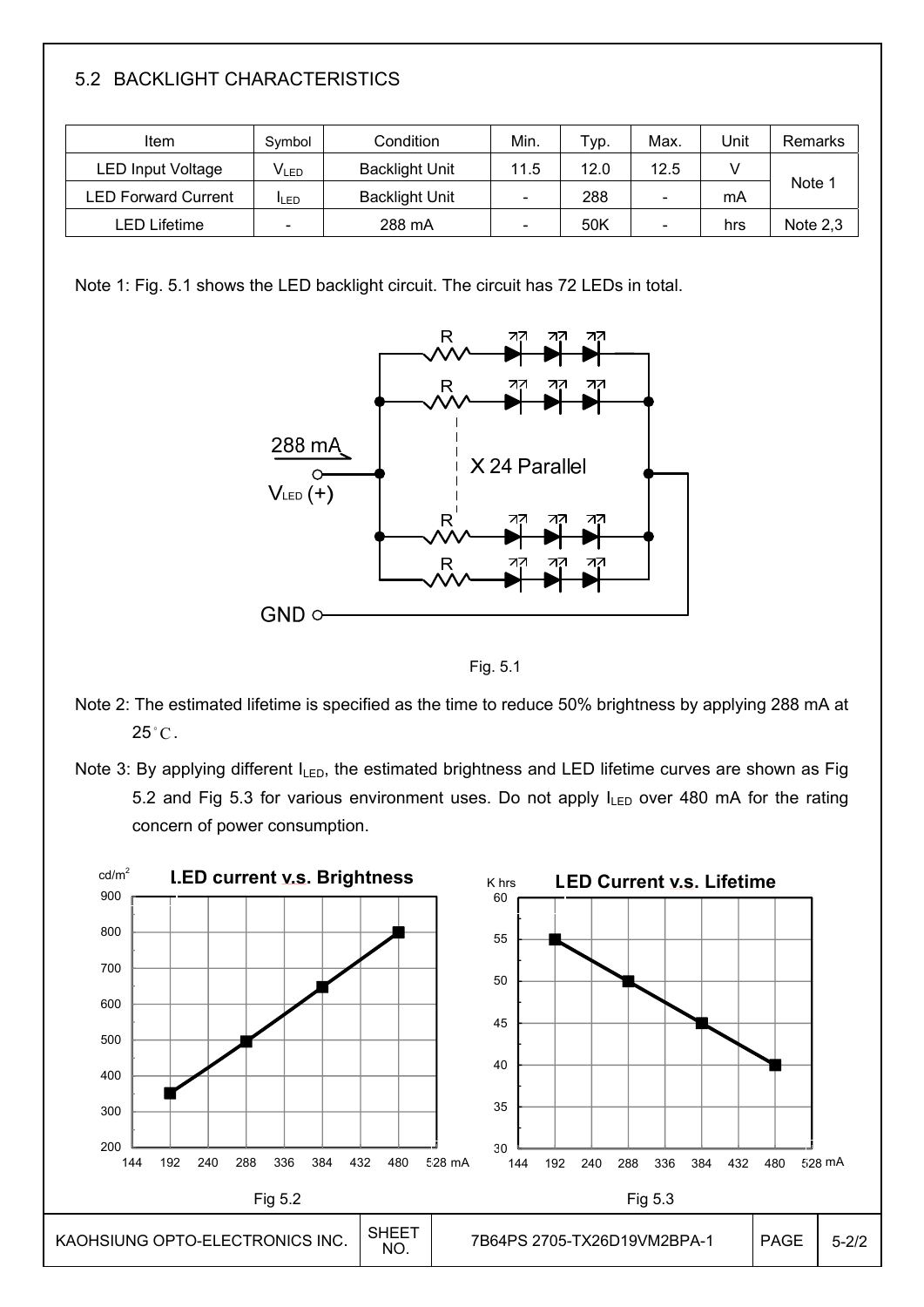### 6. OPTICAL CHARACTERISTICS

The optical characteristics are measured based on the conditions as below:

- Supplying the signals and voltages defined in the section of electrical characteristics.
- The backlight unit needs to be turned on for 30 minutes.
- The ambient temperature is 25 $^{\circ}$ C.
- In the dark room around 500~1000 lx, the equipment has been set for the measurements as shown in Fig 6.1.

|                            |                              |             |                                         |                          |      |                              | $T_a = 25$ °C, $f_v = 60$ Hz, $V_{DD} = 3.3V$ |                |
|----------------------------|------------------------------|-------------|-----------------------------------------|--------------------------|------|------------------------------|-----------------------------------------------|----------------|
| Item                       |                              | Symbol      | Condition                               | Min.                     | Typ. | Max.                         | Unit                                          | Remarks        |
| <b>Brightness of White</b> |                              |             |                                         | 350                      | 450  | $\qquad \qquad \blacksquare$ | cd/m <sup>2</sup>                             | Note 1         |
|                            | <b>Brightness Uniformity</b> |             | $\phi = 0^{\circ}, \theta = 0^{\circ},$ | 70                       |      |                              | $\%$                                          | Note 2         |
| <b>Contrast Ratio</b>      |                              | CR          | $I_{LED}$ = 288 mA                      | 500                      | 800  | $\qquad \qquad \blacksquare$ | $\blacksquare$                                | Note 3         |
| Response Time              |                              | Rise + Fall | $\phi = 0^{\circ}, \theta = 0^{\circ}$  | $\blacksquare$           | 20   |                              | ms                                            | Note 4         |
| <b>NTSC Ratio</b>          |                              |             | $\phi = 0^{\circ}, \theta = 0^{\circ}$  | $\blacksquare$           | 50   | $\overline{\phantom{a}}$     | $\%$                                          | $\blacksquare$ |
|                            |                              | $\theta$ x  | $\phi = 0^\circ$ , CR $\geq 10$         | $\blacksquare$           | 80   |                              |                                               |                |
|                            |                              | $\theta x'$ | $\phi = 180$ °, CR $\geq 10$            | $\blacksquare$           | 80   |                              | Degree                                        | Note 5         |
|                            | <b>Viewing Angle</b>         | $\theta$ y  | $\phi = 90^\circ$ , CR $\geq 10$        | $\overline{\phantom{a}}$ | 50   |                              |                                               |                |
|                            |                              | $\theta$ y' | $\phi = 270$ °, CR $\geq 10$            |                          | 80   |                              |                                               |                |
|                            |                              | X           |                                         | 0.53                     | 0.58 | 0.63                         |                                               |                |
|                            | Red                          | Y           |                                         | 0.28                     | 0.33 | 0.38                         |                                               |                |
|                            |                              | X           |                                         | 0.30                     | 0.35 | 0.40                         |                                               |                |
| Color<br>Chromaticity      | Green                        | Y           |                                         | 0.55                     | 0.60 | 0.65                         |                                               |                |
|                            |                              | X           | $\phi = 0^\circ$ , $\theta = 0^\circ$   | 0.10                     | 0.15 | 0.20                         |                                               | Note 6         |
|                            | <b>Blue</b>                  | Y           |                                         | 0.08                     | 0.13 | 0.18                         |                                               |                |
|                            |                              | X           |                                         | 0.23                     | 0.28 | 0.33                         |                                               |                |
|                            | White                        | Y           |                                         | 0.27                     | 0.32 | 0.37                         |                                               |                |

Note 1: The brightness is measured from 9 point of the panel, P1~P9 in Fig. 6.2, for the average value. Note 2: The brightness uniformity is calculated by the equation as below:

Brightness uniformity = 
$$
\frac{\text{Min.}_{\text{Brightness}}}{\text{Max.}_{\text{Brightness}}}
$$
 X100%

, which is based on the brightness values of the 9 points measured by BM-5 as shown in Fig. 6.2.

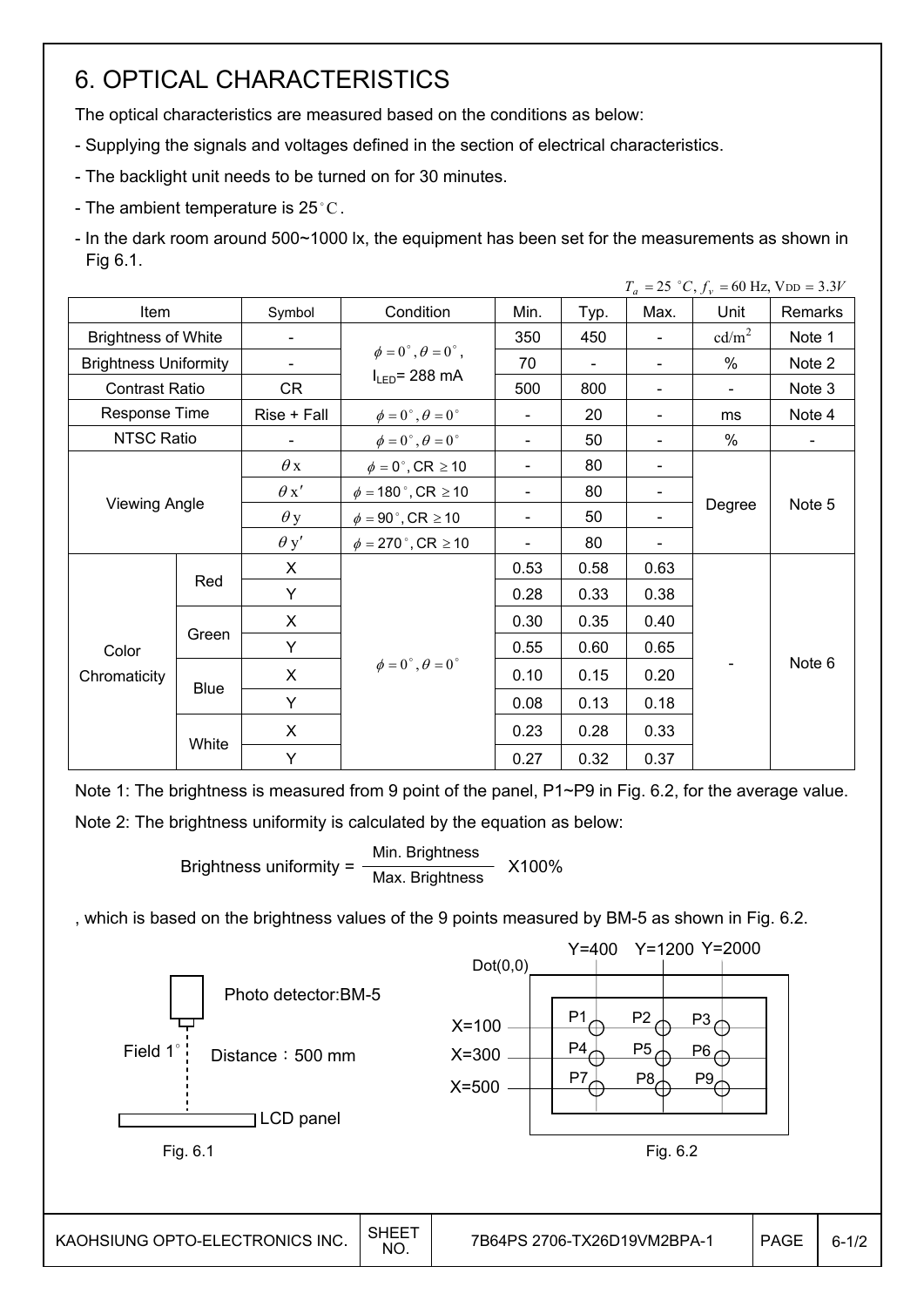Note 3: The Contrast ratio is measured from the center point of the panel, P5, and defined as the following equation:

$$
CR = \frac{Brightness \text{ of White}}{Brightness \text{ of Black}}
$$

Note 4: The definition of response time is shown in Fig. 6.3. The rising time is the period from 10% brightness to 90% brightness when the data is from white to black. Oppositely, Falling time is the period from 90% brightness rising to 10% brightness.





Note 5: The definition of viewing angle is shown in Fig. 6.4. Angle  $\phi$  is used to represent viewing directions, for instance,  $\phi = 270^\circ$  means 6 o'clock, and  $\phi = 0^\circ$  means 3 o'clock. Moreover, angle  $\theta$  is used to represent viewing angles from axis Z toward plane XY.





Note 6: The color chromaticity is measured from the center point of the panel, P5, as shown in Fig. 6.2.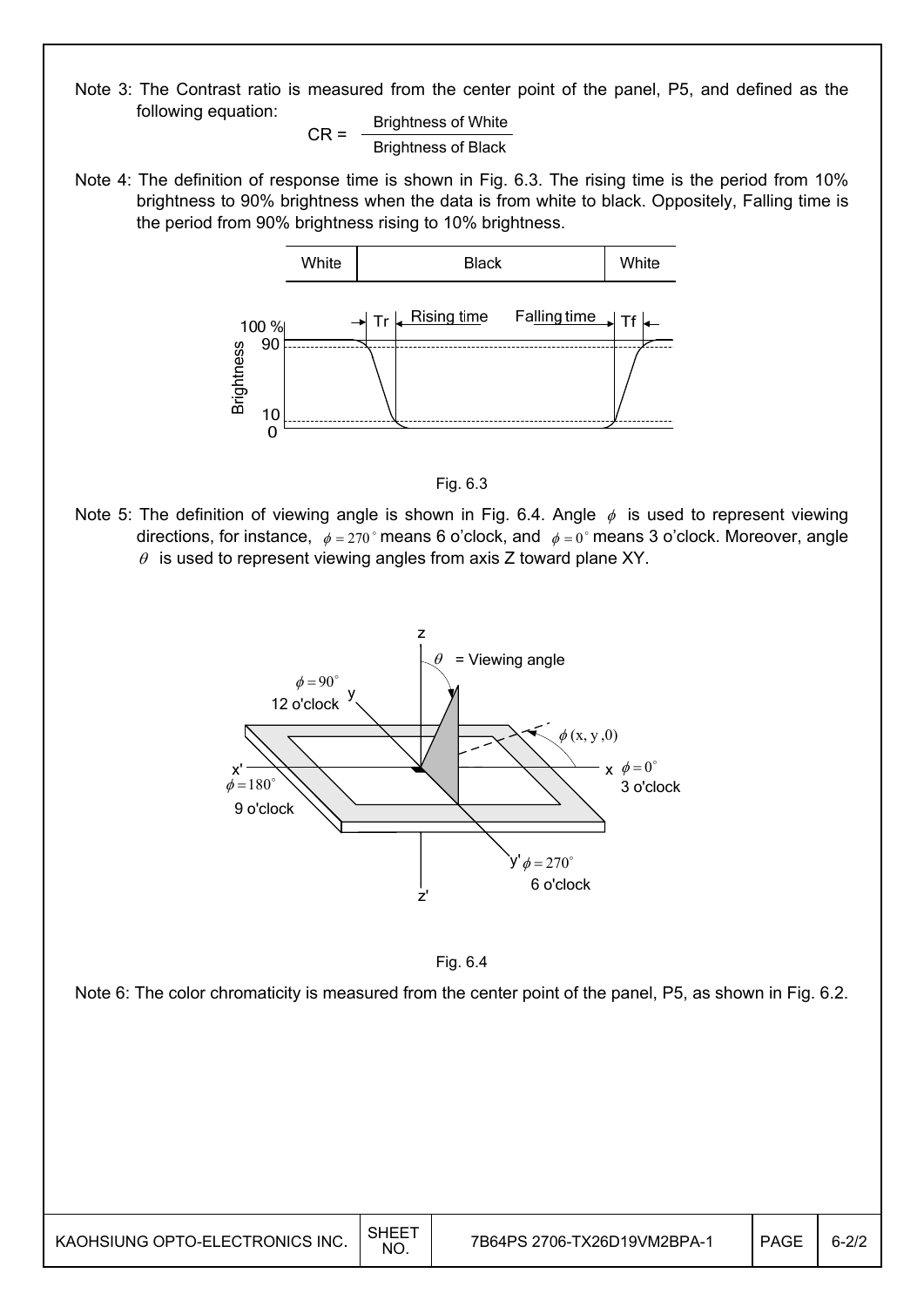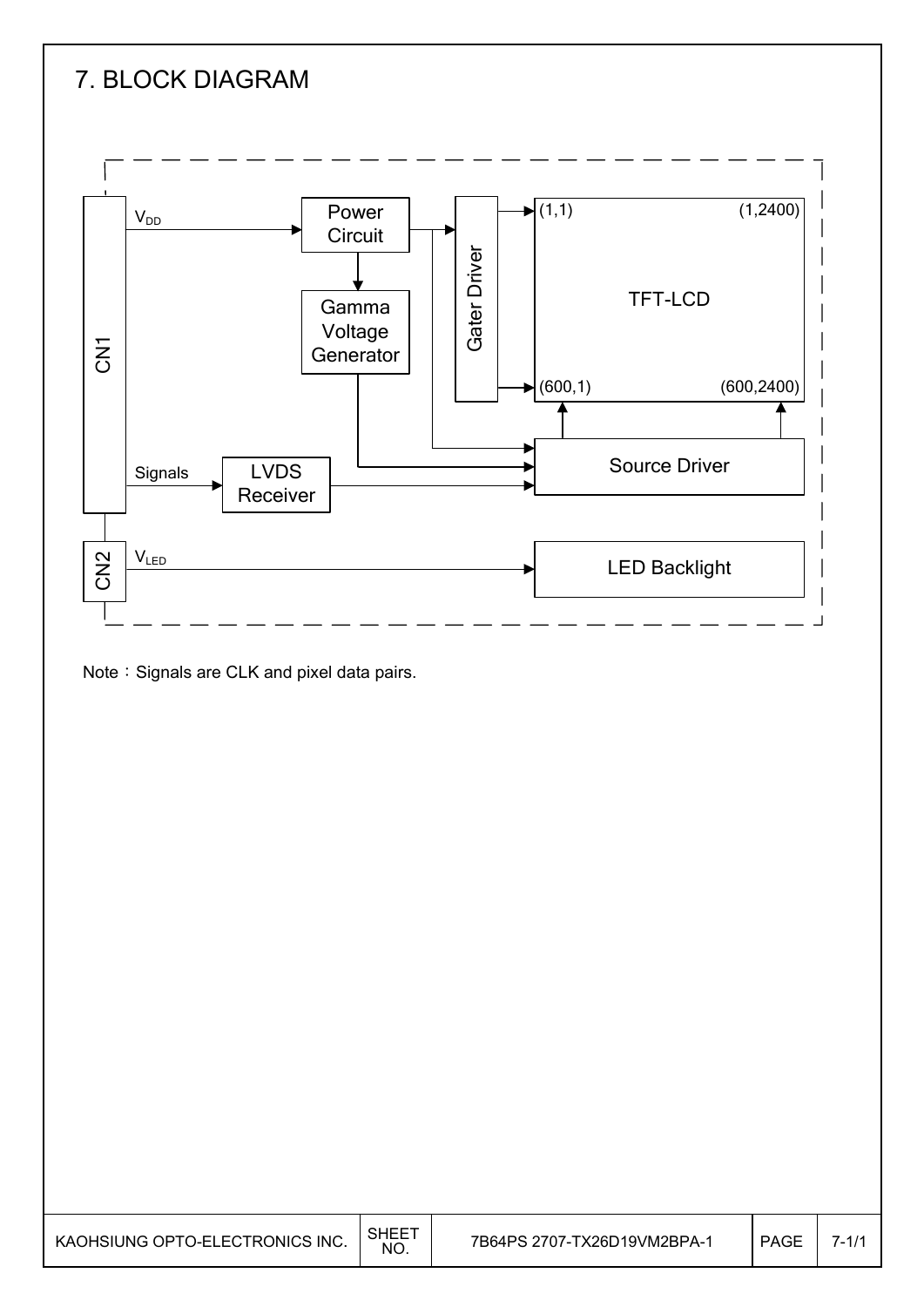### 8. RELIABILITY TESTS

| <b>Test Item</b>            | Condition                                                                                                                            |                                                           |
|-----------------------------|--------------------------------------------------------------------------------------------------------------------------------------|-----------------------------------------------------------|
| <b>High Temperature</b>     | 1) Operating<br>2) $70^{\circ}$ C                                                                                                    | 240 hrs                                                   |
| Low Temperature             | 1) Operating<br>2) -20 $^{\circ}$ C                                                                                                  | 240 hrs                                                   |
| <b>High Temperature</b>     | 1) Storage<br>2) 80°C                                                                                                                | 240 hrs                                                   |
| Low Temperature             | 1) Storage<br>2) -30 $^{\circ}$ C                                                                                                    | 240 hrs                                                   |
| <b>Heat Cycle</b>           | 1) Operating<br>2) $-20^{\circ}$ C ~70 $^{\circ}$ C<br>3) 3hrs~1hr~3hrs                                                              | 240 hrs                                                   |
| <b>Thermal Shock</b>        | 1) Non-Operating<br>2) -35 $\degree$ C $\leftrightarrow$ 85 $\degree$ C<br>3) 0.5 hr ↔ 0.5 hr                                        | 240 hrs                                                   |
| High Temperature & Humidity | 1) Operating<br>2) 40℃& 85%RH<br>3) Without condensation<br>(Note3)                                                                  | 240 hrs                                                   |
| Vibration                   | 1) Non-Operating<br>2) 20~200 Hz<br>3) 2G<br>4) X, Y, and Z directions                                                               | 1 hr for each direction                                   |
| <b>Mechanical Shock</b>     | 1) Non-Operating<br>2) 10 ms<br>3) 50G<br>4) $\pm X$ , $\pm Y$ and $\pm Z$ directions                                                | Once for each direction                                   |
| <b>ESD</b>                  | 1) Operating<br>2) Tip: 150 pF, 330 $\Omega$<br>3) Air discharge for glass: $\pm$ 8KV<br>4) Contact discharge for metal frame: ± 8KV | 1) Glass: 9 points<br>2) Metal frame: 8 points<br>(Note4) |

Note 1: Display functionalities are inspected under the conditions defined in the specification after the reliability tests.

Note 2: The display is not guaranteed for use in corrosive gas environments.

- Note 3: Under the condition of high temperature & humidity, if the temperature is higher than 40 $\degree$ C, the humidity needs to be reduced as Fig. 8.1 shown.
- Note 4: All pins of LCD interface (CN1) have been tested by  $\pm 100V$  contact discharge of ESD under non-operating condition.

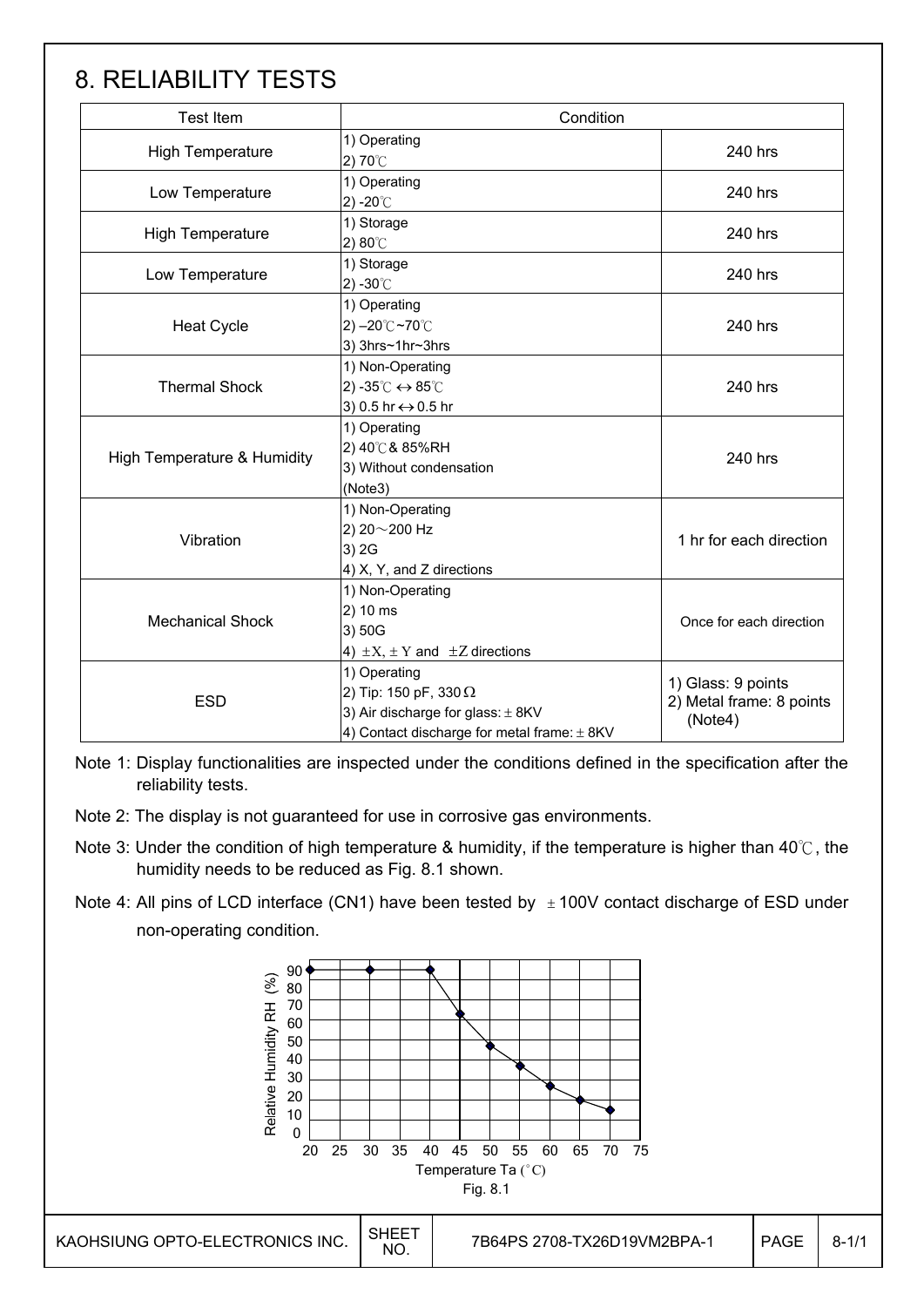## 9. LCD INTERFACE

#### 9.1 INTERFACE PIN CONNECTIONS

The display interface connector is FI-SEB20P-HF13E-E1500 made by JAE and more details of the connector are shown in the section of outline dimension.

Pin assignment of LCD interface is as below:

| Pin No.          | Symbol   | Description                                                                      | Remarks |
|------------------|----------|----------------------------------------------------------------------------------|---------|
| 1                | $V_{DD}$ | Power Supply for Logic                                                           |         |
| 2                | SD       | <b>Scan Direction Control</b><br>(Normal Scan: High or Open ; Reverse Scan: Low) | Note1   |
| 3                | $V_{SS}$ |                                                                                  |         |
| 4                | $V_{SS}$ | Ground                                                                           |         |
| 5                | INO-     |                                                                                  |         |
| 6                | $INO+$   | R0~R5, G0                                                                        |         |
| $\overline{7}$   | $V_{SS}$ | Ground                                                                           |         |
| 8                | $IN1-$   |                                                                                  |         |
| $\boldsymbol{9}$ | $IN1+$   | G1~G5, B0~B1                                                                     |         |
| 10               | $V_{SS}$ | Ground                                                                           |         |
| 11               | $IN2-$   |                                                                                  |         |
| 12               | $IN2+$   | B2~B5, DE                                                                        |         |
| 13               | $V_{SS}$ | Ground                                                                           |         |
| 14               | CLK IN-  |                                                                                  |         |
| 15               | CLK IN+  | Pixel Clock                                                                      |         |
| 16               | NC       | No Connection                                                                    |         |
| 17               | $IN3-$   |                                                                                  |         |
| 18               | $IN3+$   | R6~R7, G6~G7, B6~B7                                                              |         |
| 19               | NC       | No Connection                                                                    |         |
| 20               | NC       |                                                                                  |         |

Note 1: Scan direction is available to be switched as below.

SD : High or Open SD : Low



**VAJ92IO** 

The backlight interface connector is SM08B-SRSS-TB made by JST, and pin assignment of backlight is as below:

| Pin No. | Signal            | Level                    | Function                   |
|---------|-------------------|--------------------------|----------------------------|
| $1 - 3$ | $V_{LED}$ +       | $\sim$                   | Power Supply for LED (12V) |
| $4 - 5$ | <b>NC</b>         | $\overline{\phantom{a}}$ | No Connection              |
| $6 - 8$ | VLED <sup>-</sup> | $\sim$                   | <b>GND</b>                 |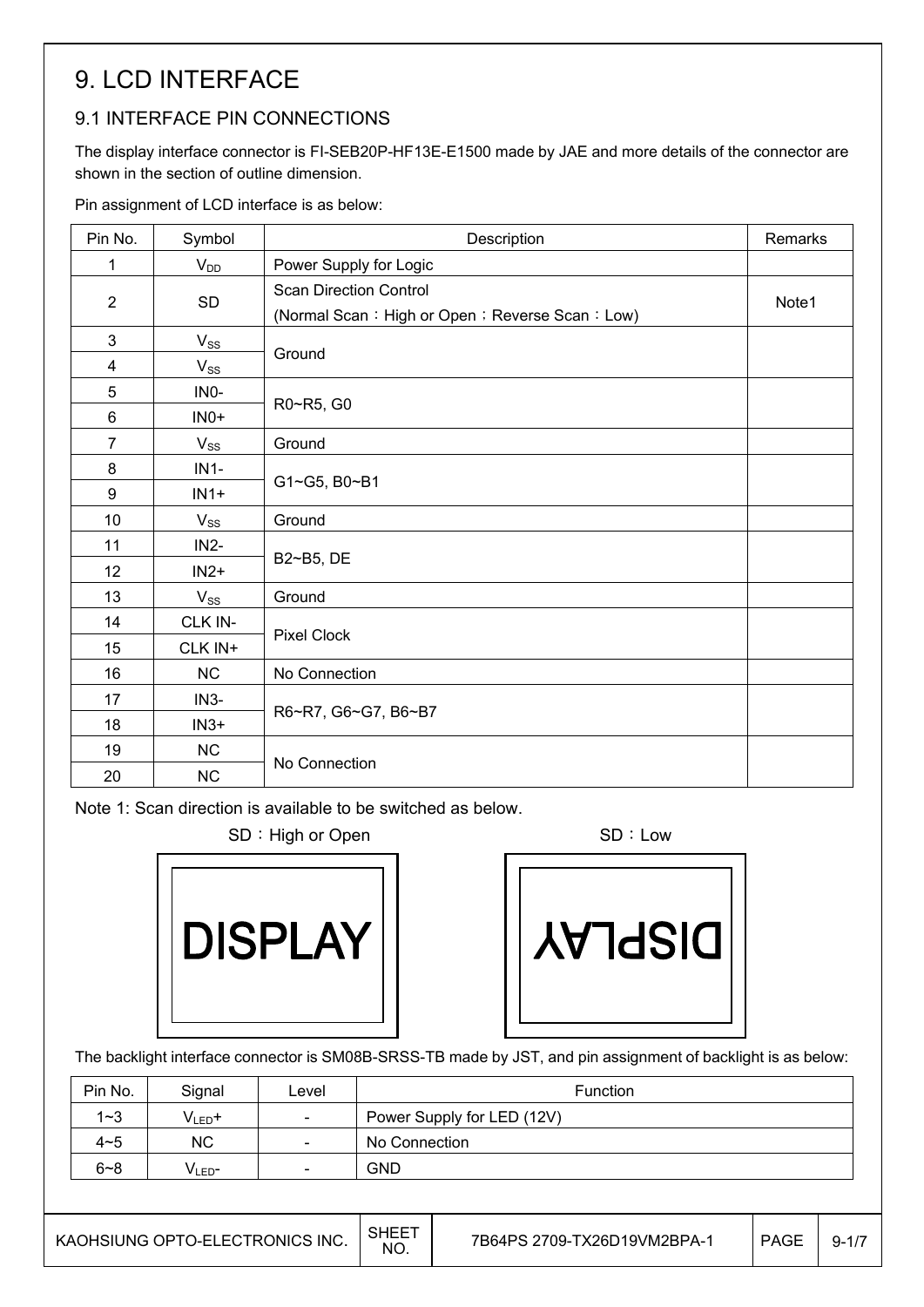#### 9.2 LVDS INTERFACE

|                                                                                          |                                                          |                    |                              | CN <sub>1</sub>                                                                             |                                            |                                                       |  |                                |
|------------------------------------------------------------------------------------------|----------------------------------------------------------|--------------------|------------------------------|---------------------------------------------------------------------------------------------|--------------------------------------------|-------------------------------------------------------|--|--------------------------------|
|                                                                                          |                                                          | (interface)        | <b>TFT-LCD Side</b>          |                                                                                             |                                            |                                                       |  |                                |
| Controll<br>R0-R5,G0<br>G1-G5,B0,B1<br>B2-B5, NA, NA, DE<br>R6, R7, G6, G7, B6,<br>B7.NA | Machine Side<br>7 TA0-6<br>7 TB0-6<br>7 TC0-6<br>7 TC0-6 | Parallel-to-<br>SQ | $\mathbf{2}$<br>THC63LVDM83D | 1)<br>$INO+$<br>INO-<br>$IN1+$<br>$IN1-$<br>$IN2+$<br>$IN2-$<br>$IN3+$<br>$IN3-$<br>CLK IN+ | 3)<br>THC63LVDM84B<br>Parallel-to-<br>LVDS | RA0-6<br><b>RB0-6</b><br><b>RC0-6</b><br><b>RD0-6</b> |  | <b>LCD Panel</b><br>controller |
| <b>CK</b>                                                                                | CLK IN                                                   | <b>PLL</b>         |                              | CLK IN-                                                                                     | PLL                                        | CK OUT                                                |  |                                |

- Note 1: LVDS cable impedance should be 100 ohms per signal line when each 2-lines (+,-) is used in differential mode.
- Note 2: The recommended transmitter, THC63LVDM83R, is made by Thine or equivalent, which is not contained in the module.
- Note 3: The receiver built-in the module is THC63LVDM84B made by Thine.



#### 9.3 LVDS DATA FORMAT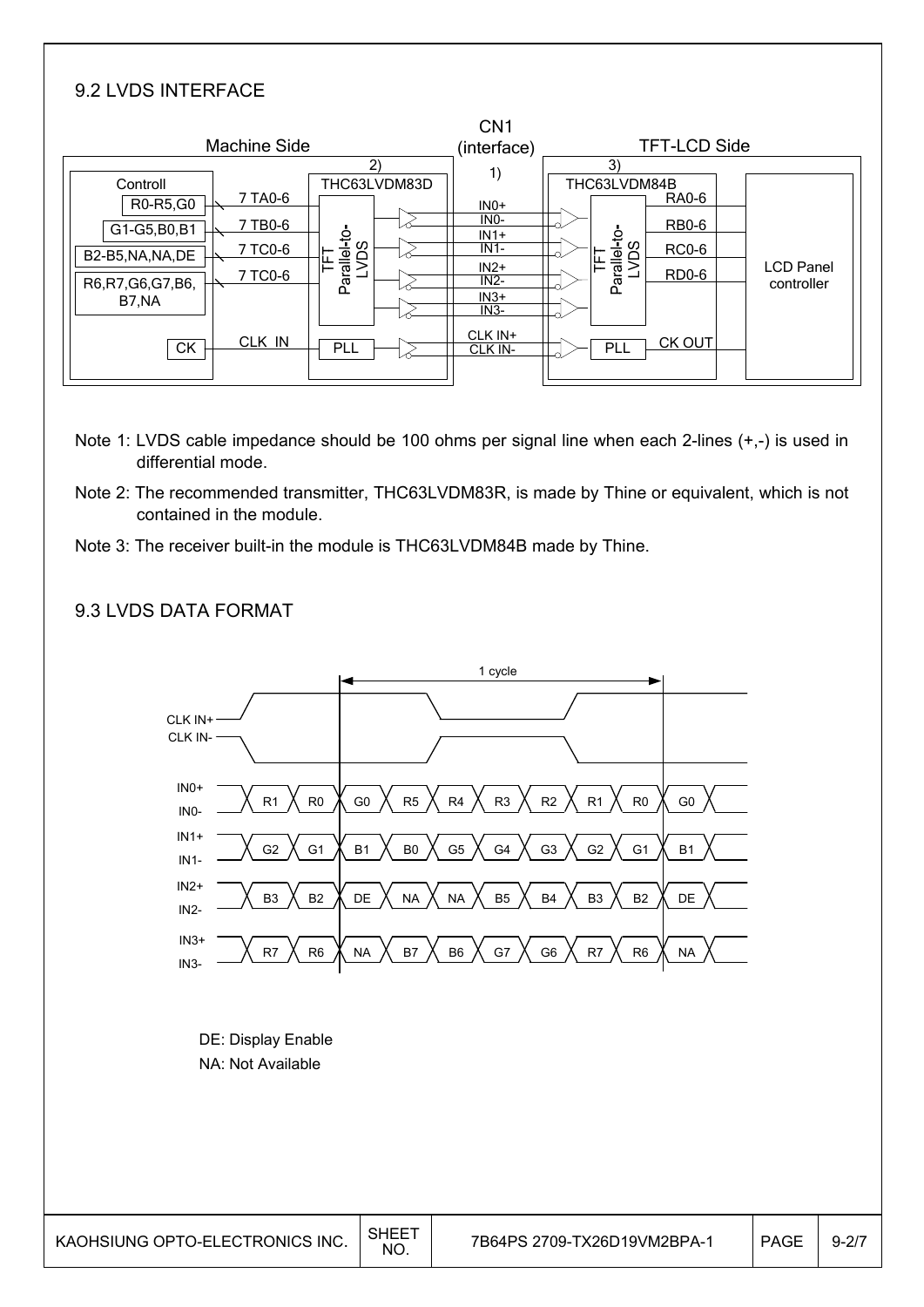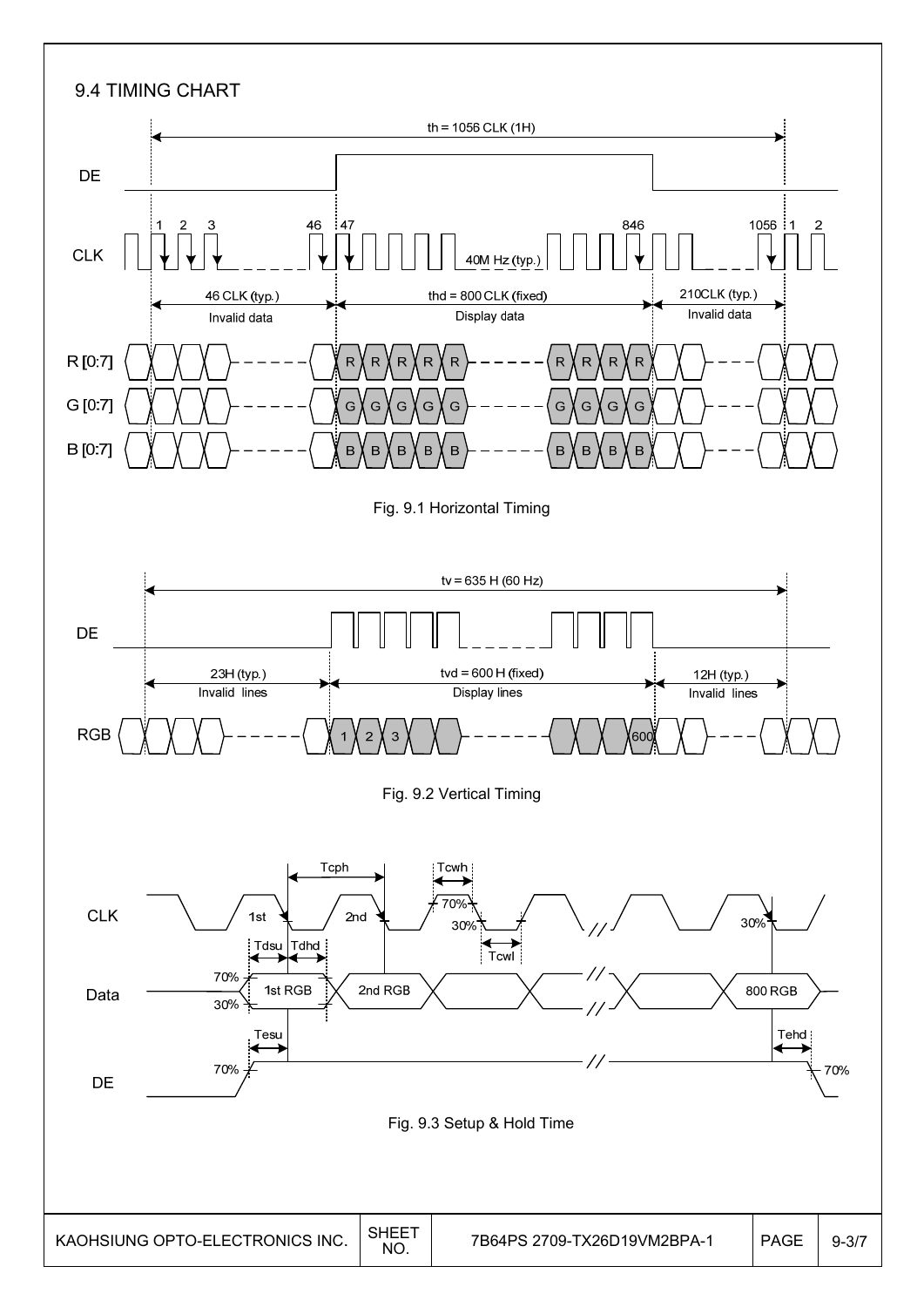#### 9.5 TIME TABLE

The column of timing sets including minimum, typical, and maximum as below are based on the best optical performance, frame frequency (Vsync) = 60 Hz to define. If 60 Hz is not the aim to set, less than 66 Hz for Vsync is recommended to apply for better performance by other parameter combination as the definitions in section 5.1.

#### A. DE TIMING

| <b>Item</b> |                      | Symbol | Min.       | Typ. | Max. | Unit       |  |  |
|-------------|----------------------|--------|------------|------|------|------------|--|--|
| Horizontal  | <b>CLK Frequency</b> | fclk   | 32.3<br>40 |      | 50   | M Hz       |  |  |
|             | Display Data         | thd    |            | 800  |      |            |  |  |
|             | Cycle Time           | th     | 862        | 1056 | 1200 | <b>CLK</b> |  |  |
| Vertical    | Display Data         | tvd    | 600        |      |      |            |  |  |
|             | Cycle Time           | tv     | 624        | 635  | 700  | Н          |  |  |

#### B. CLOCK AND DATA INPUT TIMING

|            | Item             | Symbol | Min. | Typ.                     | Max.                         | Unit |
|------------|------------------|--------|------|--------------------------|------------------------------|------|
|            | Duty             | Tcwh   | 40   | 50                       | 60                           | $\%$ |
| <b>CLK</b> | Cycle Time       | Tcph   | 20   | 25                       | $\qquad \qquad \blacksquare$ |      |
| Data       | Setup Time       | Tdsu   | 8    | $\overline{\phantom{a}}$ | $\qquad \qquad \blacksquare$ |      |
|            | Hold Time        | Tdhd   | 8    | $\overline{\phantom{a}}$ | $\qquad \qquad \blacksquare$ | ns   |
| <b>DE</b>  | Setup Time       | Tesu   | 8    | $\overline{\phantom{a}}$ | $\overline{\phantom{0}}$     |      |
|            | <b>Hold Time</b> | Tehd   | 8    | $\overline{\phantom{0}}$ | -                            |      |

| KAOHSIUNG OPTO-ELECTRONICS INC. $\big  \frac{\text{SHEET}}{\text{NO}}$ |  |
|------------------------------------------------------------------------|--|
|                                                                        |  |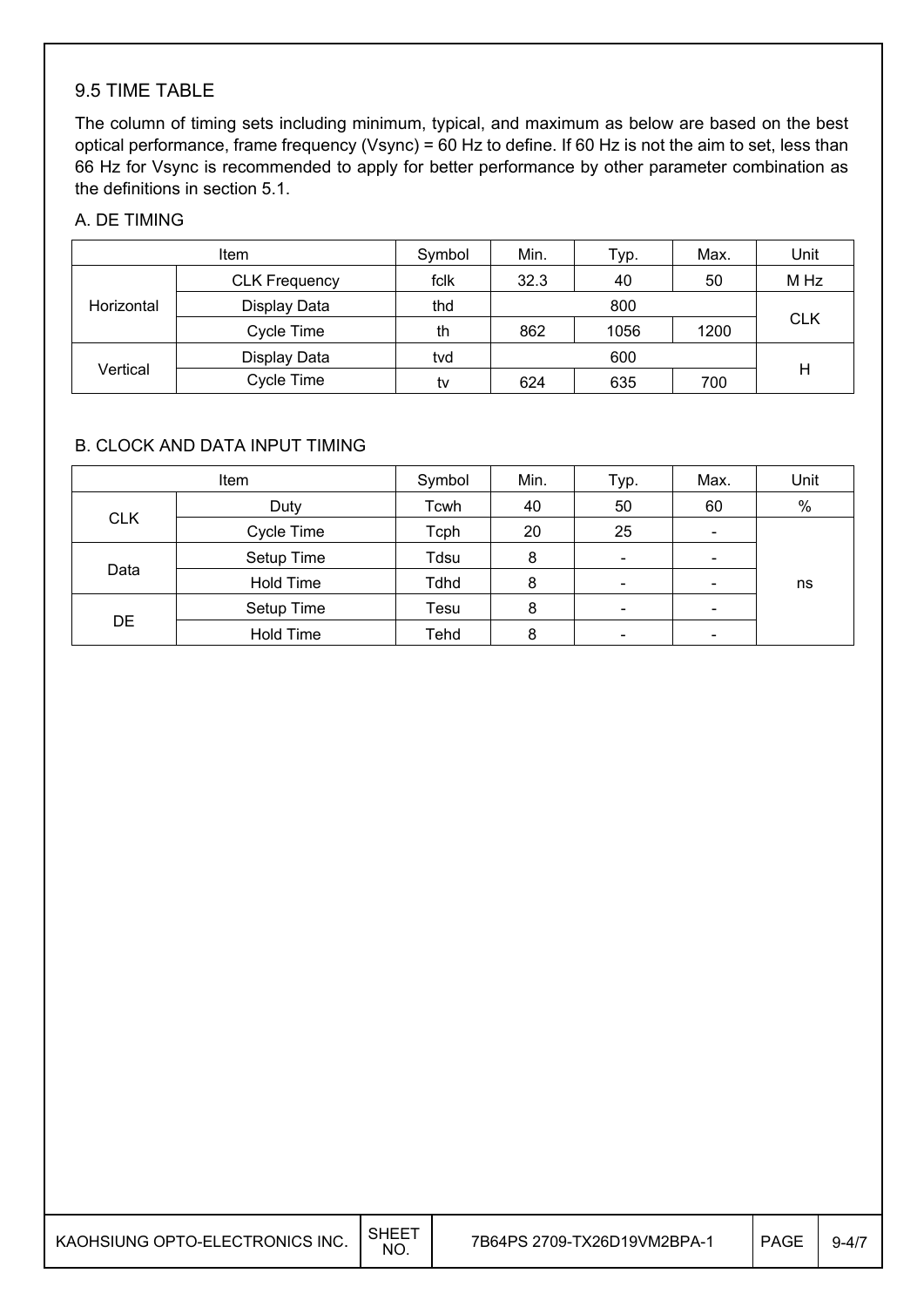#### 9.6 LVDS RECEIVER TIMING



RinX= (RinX+)-(RinX-) (X=0, 1, 2, 3)

| <b>Item</b>   |                   | Min.<br>Symbol |                                | Typ.                     | Max.                           | Unit       |
|---------------|-------------------|----------------|--------------------------------|--------------------------|--------------------------------|------------|
| <b>CLK</b>    | Cycle frequency   | $1/t$ CLK      | 32.3                           | 40                       | 50                             | <b>MHz</b> |
|               | 0 data position   | tRP0           | 1/7* $t_{CLK}$ -0.49           | $1/7^*$ t <sub>CLK</sub> | $1/7$ * t <sub>CLK</sub> +0.49 |            |
|               | 1st data position | tRP1           | $-0.49$                        | 0                        | $+0.49$                        |            |
|               | 2nd data position | tRP2           | 6/7* t <sub>CLK</sub> -0.49    | 6/7* t <sub>CLK</sub>    | 6/7* $t_{CLK}$ +0.49           |            |
| <b>RinX</b>   | 3rd data position | tRP3           | 5/7* $t_{CLK}$ -0.49           | 5/7* t <sub>CLK</sub>    | 5/7* t <sub>CLK</sub> +0.49    | ns         |
| $(X=0,1,2,3)$ | 4th data position | tRP4           | 4/7* $t_{\rm CLK}$ -0.49       | 4/7* t <sub>CLK</sub>    | 4/7* $t_{CLK}$ +0.49           |            |
|               | 5th data position | tRP5           | $3/7$ * t <sub>CLK</sub> -0.49 | 3/7* t <sub>CLK</sub>    | $3/7$ * t <sub>CLK</sub> +0.49 |            |
|               | 6th data position | tRP6           | $2/7$ * t <sub>CLK</sub> -0.49 | $2/7^*$ t <sub>CLK</sub> | $2/7$ * t <sub>CLK</sub> +0.49 |            |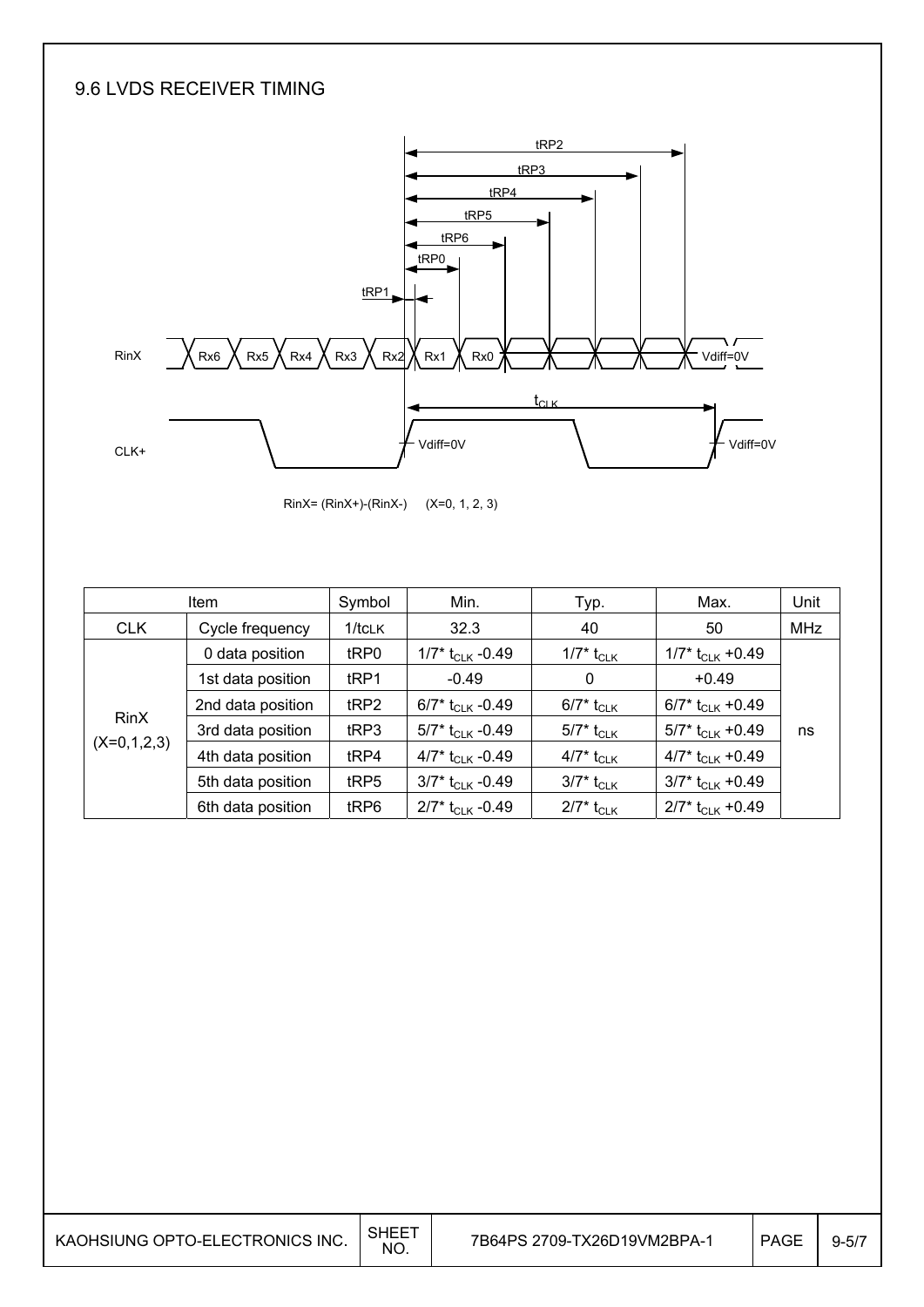#### 9.7 DATA INPUT for DISPLAY COLOR

|       |                                                                                                                                              |                      |                      |                      | Red                  | Data                 |                      |                      |                                       |                      |                      |                      | Green                       | Data                 |                      |                      |                      |                      |                      |                      | Blue                 | Data                 |                      |                      |                      |
|-------|----------------------------------------------------------------------------------------------------------------------------------------------|----------------------|----------------------|----------------------|----------------------|----------------------|----------------------|----------------------|---------------------------------------|----------------------|----------------------|----------------------|-----------------------------|----------------------|----------------------|----------------------|----------------------|----------------------|----------------------|----------------------|----------------------|----------------------|----------------------|----------------------|----------------------|
| Input |                                                                                                                                              | R7                   | R <sub>6</sub>       | R <sub>5</sub>       | R <sub>4</sub>       | R <sub>3</sub>       | R <sub>2</sub>       | R1                   | R <sub>0</sub>                        | G7                   | G6                   | G <sub>5</sub>       | G4                          | G <sub>3</sub>       | G <sub>2</sub>       | G <sub>1</sub>       | G <sub>0</sub>       | <b>B7</b>            | B6                   | B <sub>5</sub>       | <b>B4</b>            | B <sub>3</sub>       | <b>B2</b>            | <b>B1</b>            | B <sub>0</sub>       |
| color |                                                                                                                                              | <b>MSB</b>           |                      |                      |                      |                      |                      |                      | LSB                                   | <b>MSB</b>           |                      |                      |                             |                      |                      |                      | LSB                  | <b>MSB</b>           |                      |                      |                      |                      |                      |                      | LSB                  |
|       | <b>Black</b>                                                                                                                                 | 0                    | 0                    | 0                    | $\mathbf 0$          | 0                    | 0                    | 0                    | 0                                     | 0                    | 0                    | 0                    | $\mathbf 0$                 | 0                    | 0                    | 0                    | 0                    | 0                    | 0                    | 0                    | 0                    | 0                    | 0                    | 0                    | $\pmb{0}$            |
|       | Red(255)                                                                                                                                     | 1                    | 1                    | $\mathbf{1}$         | 1                    | 1                    | $\mathbf{1}$         | 1                    | 1                                     | 0                    | 0                    | 0                    | 0                           | 0                    | 0                    | $\mathbf 0$          | 0                    | 0                    | 0                    | 0                    | 0                    | 0                    | 0                    | 0                    | 0                    |
|       | Green(255)                                                                                                                                   | 0                    | 0                    | 0                    | 0                    | 0                    | 0                    | 0                    | 0                                     | $\mathbf{1}$         | $\mathbf 1$          | 1                    | 1                           | 1                    | $\mathbf{1}$         | 1                    | $\mathbf{1}$         | 0                    | 0                    | 0                    | 0                    | 0                    | 0                    | 0                    | 0                    |
| Basic | <b>Blue(255)</b>                                                                                                                             | 0                    | 0                    | 0                    | 0                    | 0                    | 0                    | 0                    | 0                                     | 0                    | 0                    | 0                    | 0                           | 0                    | 0                    | 0                    | 0                    | $\mathbf{1}$         | 1                    | $\mathbf{1}$         | 1                    | $\mathbf{1}$         | 1                    | 1                    | $\mathbf{1}$         |
| Color | Cyan                                                                                                                                         | 0                    | 0                    | 0                    | 0                    | 0                    | 0                    | 0                    | 0                                     | $\mathbf{1}$         | 1                    | 1                    | 1                           | 1                    | 1                    | $\mathbf{1}$         | 1                    | $\mathbf{1}$         | 1                    | 1                    | 1                    | $\mathbf{1}$         | 1                    | 1                    | $\mathbf 1$          |
|       | Magenta                                                                                                                                      | $\mathbf{1}$         | 1                    | $\mathbf{1}$         | 1                    | 1                    | 1                    | 1                    | 1                                     | 0                    | 0                    | 0                    | 0                           | 0                    | 0                    | $\mathbf 0$          | 0                    | $\mathbf 1$          | 1                    | 1                    | 1                    | $\mathbf{1}$         | 1                    | 1                    | $\mathbf 1$          |
|       | Yellow                                                                                                                                       | 1                    | 1                    | $\mathbf{1}$         | 1                    | 1                    | 1                    | 1                    | 1                                     | 1                    | 1                    | 1                    | $\mathbf{1}$                | 1                    | 1                    | 1                    | 1                    | 0                    | 0                    | 0                    | 0                    | 0                    | 0                    | 0                    | 0                    |
|       | White                                                                                                                                        | 1                    | 1                    | $\mathbf{1}$         | 1                    | 1                    | $\mathbf{1}$         | 1                    | 1                                     | $\mathbf{1}$         | $\mathbf 1$          | 1                    | 1                           | 1                    | 1                    | $\mathbf{1}$         | 1                    | 1                    | 1                    | 1                    | 1                    | $\mathbf{1}$         | 1                    | 1                    | 1                    |
|       | <b>Black</b>                                                                                                                                 | 0                    | 0                    | 0                    | 0                    | 0                    | 0                    | 0                    | 0                                     | 0                    | 0                    | 0                    | 0                           | 0                    | 0                    | 0                    | 0                    | 0                    | 0                    | 0                    | 0                    | 0                    | 0                    | 0                    | 0                    |
|       | Red(1)                                                                                                                                       | 0                    | 0                    | 0                    | 0                    | 0                    | 0                    | 0                    | 1                                     | 0                    | 0                    | 0                    | 0                           | 0                    | 0                    | 0                    | 0                    | 0                    | 0                    | 0                    | 0                    | 0                    | 0                    | 0                    | 0                    |
|       | Red(2)                                                                                                                                       | 0                    | 0                    | 0                    | 0                    | 0                    | 0                    | 1                    | $\mathbf 0$                           | 0                    | 0                    | 0                    | 0                           | 0                    | 0                    | 0                    | 0                    | 0                    | 0                    | 0                    | 0                    | 0                    | 0                    | 0                    | 0                    |
| Red   | ÷                                                                                                                                            | ÷                    | $\cdot$              | ÷                    | ÷                    | t                    | ÷                    | $\ddot{\phantom{a}}$ | t                                     | $\ddot{\phantom{a}}$ | $\ddot{\phantom{a}}$ | ÷                    | ÷                           | $\ddot{\cdot}$       | $\ddot{\phantom{a}}$ | t                    | $\ddot{\phantom{a}}$ | $\ddot{\phantom{a}}$ | $\ddot{\phantom{a}}$ | $\ddot{\phantom{a}}$ | $\ddot{\cdot}$       | $\ddot{\phantom{a}}$ | $\ddot{\phantom{a}}$ | ÷                    | $\ddot{\cdot}$       |
|       | $\ddot{\cdot}$                                                                                                                               | $\ddot{\cdot}$       | $\ddot{\phantom{a}}$ | ÷                    | $\ddot{\cdot}$       | $\ddot{\phantom{a}}$ | $\ddot{\phantom{a}}$ | $\ddot{\cdot}$       | ċ                                     | t                    | $\ddot{\cdot}$       | ċ                    | ÷                           | $\ddot{\cdot}$       | $\ddot{\cdot}$       | $\ddot{\phantom{a}}$ | $\ddot{\phantom{a}}$ | $\ddot{\cdot}$       | $\ddot{.}$           | $\ddot{\phantom{a}}$ | $\ddot{\cdot}$       | $\ddot{\phantom{a}}$ | $\ddot{\phantom{a}}$ | $\ddot{\phantom{a}}$ | $\ddot{\cdot}$       |
|       | Red(253)                                                                                                                                     | 1                    | 1                    | $\mathbf{1}$         | 1                    | 1                    | 1                    | 0                    | 1                                     | 0                    | 0                    | 0                    | 0                           | 0                    | 0                    | 0                    | 0                    | 0                    | 0                    | 0                    | 0                    | 0                    | 0                    | 0                    | 0                    |
|       | Red(254)                                                                                                                                     | 1                    | 1                    | 1                    | 1                    | 1                    | 1                    | 1                    | 0                                     | 0                    | 0                    | 0                    | $\mathbf 0$                 | 0                    | 0                    | $\mathbf 0$          | 0                    | 0                    | 0                    | 0                    | 0                    | 0                    | 0                    | 0                    | 0                    |
|       | Red(255)                                                                                                                                     | 1                    | 1                    | $\mathbf{1}$         | 1                    | 1                    | 1                    | 1                    | 1                                     | 0                    | 0                    | 0                    | 0                           | 0                    | 0                    | 0                    | 0                    | 0                    | 0                    | 0                    | 0                    | 0                    | 0                    | 0                    | 0                    |
|       | <b>Black</b>                                                                                                                                 | 0                    | 0                    | 0                    | 0                    | 0                    | 0                    | 0                    | 0                                     | 0                    | 0                    | 0                    | 0                           | 0                    | 0                    | 0                    | 0                    | 0                    | 0                    | 0                    | 0                    | 0                    | 0                    | 0                    | 0                    |
|       | Green(1)                                                                                                                                     | 0                    | 0                    | 0                    | 0                    | 0                    | 0                    | 0                    | 0                                     | 0                    | 0                    | 0                    | 0                           | 0                    | 0                    | 0                    | 1                    | 0                    | 0                    | 0                    | 0                    | 0                    | 0                    | 0                    | 0                    |
|       | Green(2)                                                                                                                                     | 0                    | 0                    | 0                    | 0                    | 0                    | 0                    | 0                    | 0                                     | 0                    | 0                    | 0                    | 0                           | 0                    | 0                    | $\mathbf{1}$         | 0                    | 0                    | 0                    | 0                    | 0                    | 0                    | 0                    | 0                    | 0                    |
| Green |                                                                                                                                              | t                    | $\ddot{\cdot}$       | $\ddot{\phantom{a}}$ | $\ddot{\phantom{a}}$ | $\ddot{\cdot}$       | $\ddot{\phantom{a}}$ | $\ddot{\phantom{a}}$ | ÷                                     |                      | $\ddot{\phantom{a}}$ | $\ddot{\cdot}$       | ÷                           | $\ddot{\phantom{a}}$ | $\ddot{\phantom{a}}$ | t                    | $\ddot{\cdot}$       | $\ddot{\phantom{a}}$ | $\ddot{\phantom{a}}$ | $\ddot{\phantom{a}}$ | $\ddot{.}$           | $\ddot{\phantom{a}}$ |                      | $\ddot{\cdot}$       | $\ddot{\phantom{a}}$ |
|       |                                                                                                                                              | ÷                    |                      | ÷                    | ÷                    | $\ddot{\cdot}$       | ÷                    | ÷                    | $\ddot{\phantom{a}}$                  |                      | $\ddot{\phantom{a}}$ |                      |                             |                      | $\ddot{\cdot}$       |                      |                      | $\ddot{\cdot}$       |                      |                      | ÷                    | $\ddot{\phantom{a}}$ |                      | ÷                    |                      |
|       | Green(253)                                                                                                                                   | 0                    | 0                    | 0                    | $\pmb{0}$            | 0                    | 0                    | 0                    | 0                                     | 1                    | 1                    | 1                    | 1                           | 1                    | $\mathbf{1}$         | $\pmb{0}$            | 1                    | 0                    | 0                    | 0                    | 0                    | 0                    | 0                    | 0                    | $\pmb{0}$            |
|       | Green(254)                                                                                                                                   | 0                    | 0                    | 0                    | 0                    | $\mathbf 0$          | 0                    | 0                    | 0                                     | $\mathbf{1}$         | $\mathbf{1}$         | $\mathbf{1}$         | $\mathbf{1}$                | $\mathbf{1}$         | $\mathbf{1}$         | $\mathbf{1}$         | 0                    | 0                    | $\mathbf 0$          | 0                    | 0                    | $\mathbf 0$          | 0                    | 0                    | 0                    |
|       | Green(255)                                                                                                                                   | $\mathbf 0$          | 0                    | 0                    | $\pmb{0}$            | 0                    | 0                    | 0                    | 0                                     | $\mathbf{1}$         | $\mathbf{1}$         | $\mathbf{1}$         | $\mathbf{1}$                | $\mathbf{1}$         | $\mathbf{1}$         | $\mathbf{1}$         | $\mathbf{1}$         | 0                    | $\mathbf 0$          | 0                    | 0                    | $\mathbf 0$          | 0                    | 0                    | $\mathbf 0$          |
|       | <b>Black</b>                                                                                                                                 | 0                    | 0                    | 0                    | 0                    | $\pmb{0}$            | 0                    | 0                    | 0                                     | 0                    | $\pmb{0}$            | $\mathbf 0$          | $\mathbf 0$                 | 0                    | 0                    | $\mathbf 0$          | $\pmb{0}$            | 0                    | $\mathbf 0$          | 0                    | 0                    | $\mathbf 0$          | 0                    | 0                    | $\mathsf{O}\xspace$  |
|       | Blue(1)                                                                                                                                      | 0                    | 0                    | 0                    | $\mathbf 0$          | 0                    | 0                    | 0                    | 0                                     | 0                    | 0                    | $\mathbf 0$          | $\mathbf 0$                 | 0                    | 0                    | $\mathbf 0$          | $\mathbf 0$          | 0                    | $\mathbf 0$          | 0                    | 0                    | 0                    | $\mathbf 0$          | 0                    | $\mathbf{1}$         |
|       | Blue(2)                                                                                                                                      | $\mathbf 0$          | 0                    | $\mathbf 0$          | $\mathbf 0$          | $\pmb{0}$            | 0                    | $\mathbf 0$          | 0                                     | $\Omega$             | 0                    | $\mathbf 0$          | $\Omega$                    | 0                    | 0                    | $\mathbf 0$          | 0                    | 0                    | $\mathbf 0$          | 0                    | 0                    | $\mathbf 0$          | $\mathbf 0$          | $\mathbf{1}$         | $\mathbf 0$          |
| Blue  |                                                                                                                                              | $\ddot{\cdot}$       | $\ddot{\cdot}$       | $\ddot{\phantom{a}}$ | $\ddot{\phantom{a}}$ | $\ddot{\cdot}$       | $\ddot{\phantom{a}}$ | $\ddot{\cdot}$       | $\ddot{\cdot}$                        | t.                   | $\ddot{\phantom{a}}$ | $\ddot{\phantom{a}}$ | $\ddot{\phantom{a}}$        | $\ddot{\phantom{a}}$ | $\ddot{\cdot}$       | t,                   | $\ddot{\phantom{a}}$ | $\vdots$             | $\ddot{\phantom{a}}$ | İ                    | $\vdots$             | $\ddot{\phantom{a}}$ |                      | İ,                   | $\ddot{\cdot}$       |
|       |                                                                                                                                              | $\ddot{\phantom{a}}$ | $\ddot{\cdot}$       | ÷                    | ÷                    | $\ddot{\cdot}$       | ÷                    | ÷                    | $\ddot{\cdot}$                        | $\ddot{\phantom{a}}$ | $\ddot{\phantom{a}}$ | $\ddot{\cdot}$       | ÷                           | $\ddot{\phantom{a}}$ | $\ddot{\cdot}$       | ÷                    | $\ddot{\cdot}$       | $\ddot{\cdot}$       | $\ddot{\phantom{a}}$ | t                    | $\ddot{\phantom{a}}$ | ÷                    |                      | $\ddot{\phantom{a}}$ | $\ddot{\cdot}$       |
|       | <b>Blue(253)</b>                                                                                                                             | 0                    | 0                    | 0                    | $\mathbf 0$          | 0                    | 0                    | 0                    | 0                                     | 0                    | 0                    | 0                    | $\mathbf 0$                 | 0                    | 0                    | 0                    | 0                    | $\mathbf{1}$         | $\mathbf{1}$         | 1                    | $\mathbf{1}$         | $\mathbf{1}$         | 1                    | 0                    | $\mathbf{1}$         |
|       | <b>Blue(254)</b>                                                                                                                             | 0                    | 0                    | 0                    | 0                    | 0                    | 0                    | 0                    | 0                                     | 0                    | $\mathbf 0$          | $\mathbf 0$          | 0                           | 0                    | 0                    | $\mathbf 0$          | 0                    | $\mathbf{1}$         | $\mathbf{1}$         | $\mathbf{1}$         | $\mathbf{1}$         | $\mathbf{1}$         | $\mathbf{1}$         | 1                    | 0                    |
|       | <b>Blue(255)</b>                                                                                                                             | 0                    | 0                    | 0                    | 0                    | 0                    | 0                    | 0                    | 0                                     | 0                    | 0                    | 0                    | 0                           | 0                    | 0                    | 0                    | 0                    | $\mathbf{1}$         | $\mathbf{1}$         | 1                    | $\mathbf{1}$         | $\mathbf{1}$         | 1                    | 1                    | $\mathbf{1}$         |
|       | Note 1: Definition of gray scale : Color(n) Number in parenthesis indicates gray scale level. Larger<br>Note 2: Data Signal: 1: High, 0: Low |                      |                      |                      |                      |                      |                      |                      | number corresponds to brighter level. |                      |                      |                      |                             |                      |                      |                      |                      |                      |                      |                      |                      |                      |                      |                      |                      |
|       | KAOHSIUNG OPTO-ELECTRONICS INC.                                                                                                              |                      |                      |                      |                      |                      |                      |                      | <b>SHEET</b><br>NO.                   |                      |                      |                      | 7B64PS 2709-TX26D19VM2BPA-1 |                      |                      |                      |                      |                      |                      |                      |                      | <b>PAGE</b>          |                      |                      | $9 - 6/7$            |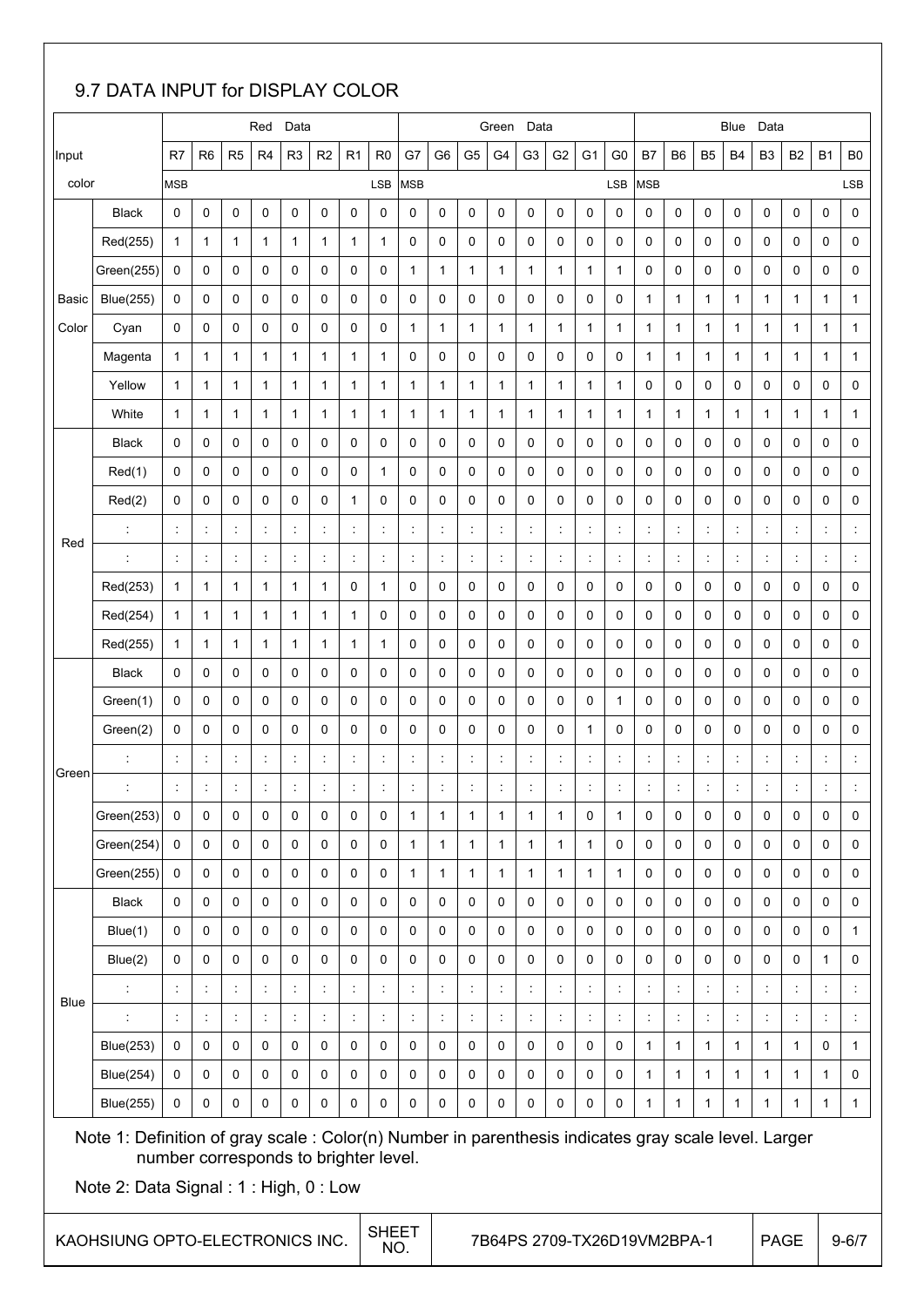#### 9.8 POWER SEQUENCE



- Note 1: In order to avoid any damages,  $V_{DD}$  has to be applied before all other signals. The opposite is true for power off where  $V_{DD}$  has to be remained on until all other signals have been switch off. The recommended time period is 1 second. Hot plugging might cause display damage due to incorrect power sequence, please pay attention on interface connecting before power on.
- Note 2: In order to avoid showing uncompleted patterns in transient state. It is recommended that switching the backlight on is delayed for 1 second after the signals have been applied. The opposite is true for power off where the backlight has to be switched off 1 second before the signals are removed.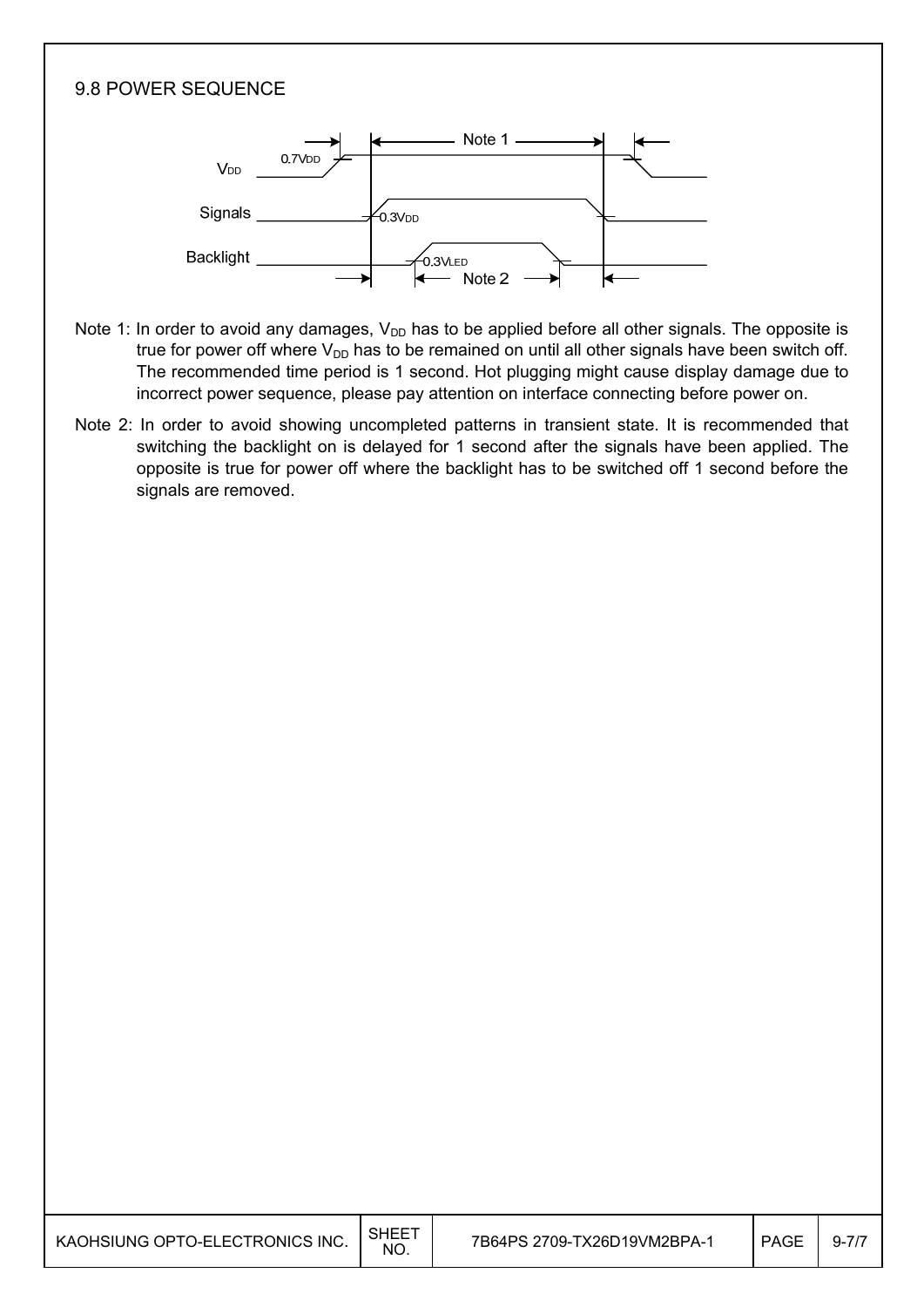#### **10. OUTLINE DIMENSIONS** 10.1 FRONT VIEW

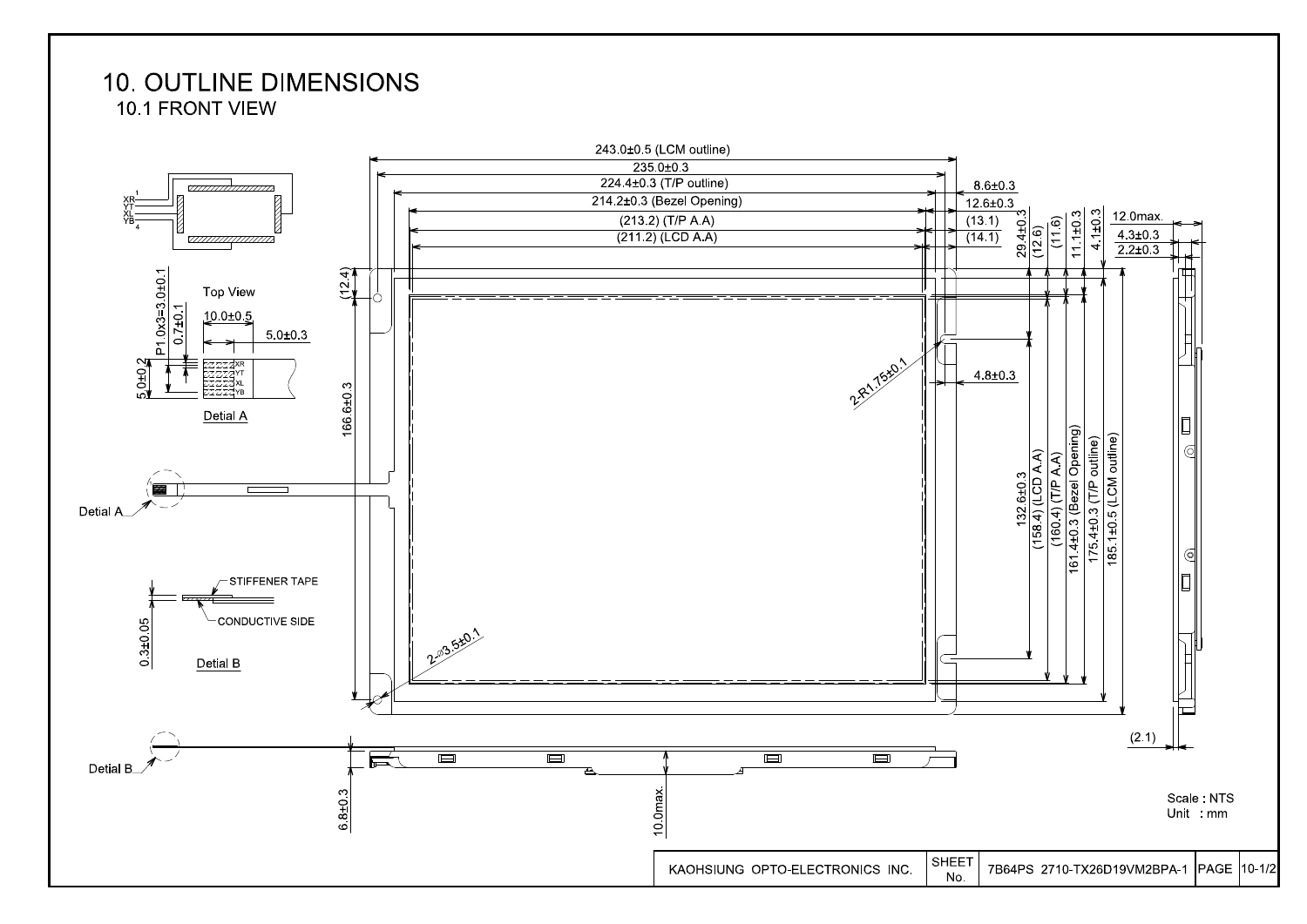#### 10.2 REAR VIEW



Scale NTS<br>Unit mm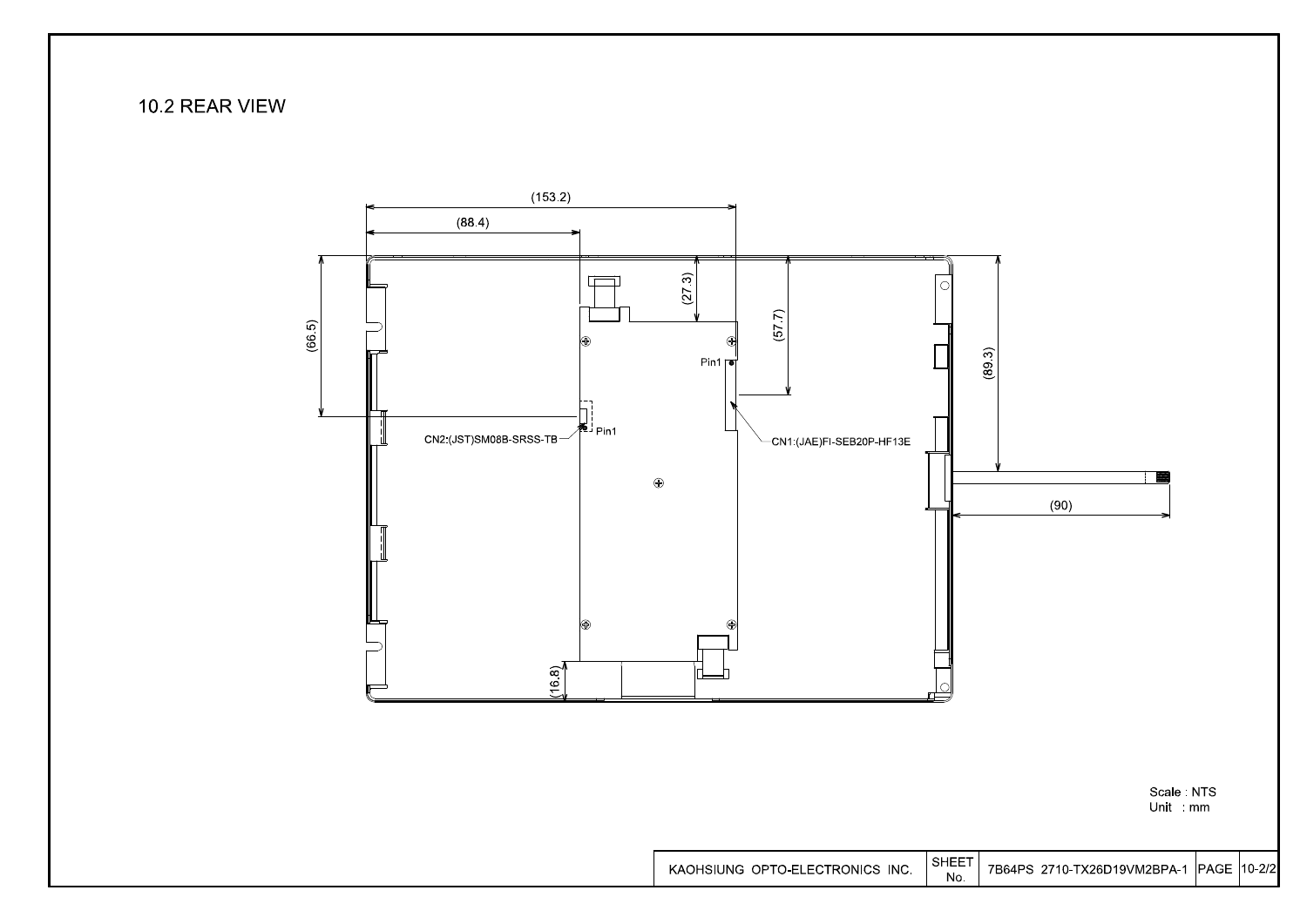### 11. TOUCH PANEL

The type of touch panel used on this display is resistive, analog, 4-wire and film on glass, and more characteristics are shown as below:

#### 11.1 OPERATING CONDITIONS

| Item                            | эшсаног | 'emarks                  |
|---------------------------------|---------|--------------------------|
| /oltage<br>u Inera<br>.<br>.uno | 5VDC    | $\overline{\phantom{a}}$ |

#### 11.2 ELECTRICAL CHARACTERISTICS

| <b>Item</b>                         |  | Specification    | Remarks                      |  |  |
|-------------------------------------|--|------------------|------------------------------|--|--|
| $X1-X2$<br>Resistance               |  | 250~900 $\Omega$ |                              |  |  |
| <b>Between Terminal</b><br>$Y1-Y2$  |  | 210~600 $\Omega$ |                              |  |  |
| <b>Insulation Resistance</b><br>X-Y |  | $20M\Omega$ min. | At 25V DC                    |  |  |
|                                     |  | $±1.5\%$ max.    |                              |  |  |
| Linearity                           |  | $±1.5\%$ max.    | Note 1                       |  |  |
| Chattering                          |  | 10ms max.        | $\qquad \qquad \blacksquare$ |  |  |

Note 1: The test conditions and equipments of linearity are as below:

- Material of pen: poly-acetal resin
- End shape: R 0.8 mm
- Test force: 150 g
- Pitch: 10 mm
- Test area is shown in Fig. 11.1



As shown in Fig. 11.2, applying voltage meter to measure Va, Vb and Vxm, where Va is the maximum voltage in the active area; Vb is the minimum voltage in the active area; Vxm is the measured voltage of point x selected by random. Afterwards, the linearity can be calculated by following equation:

$$
Linearity = \frac{|Vxi - Vxm|}{Va - Vb} \times 100\%,
$$

where Vxi is the idea voltage of point x.

The method to measure the linearity of Y-axis is the same as above.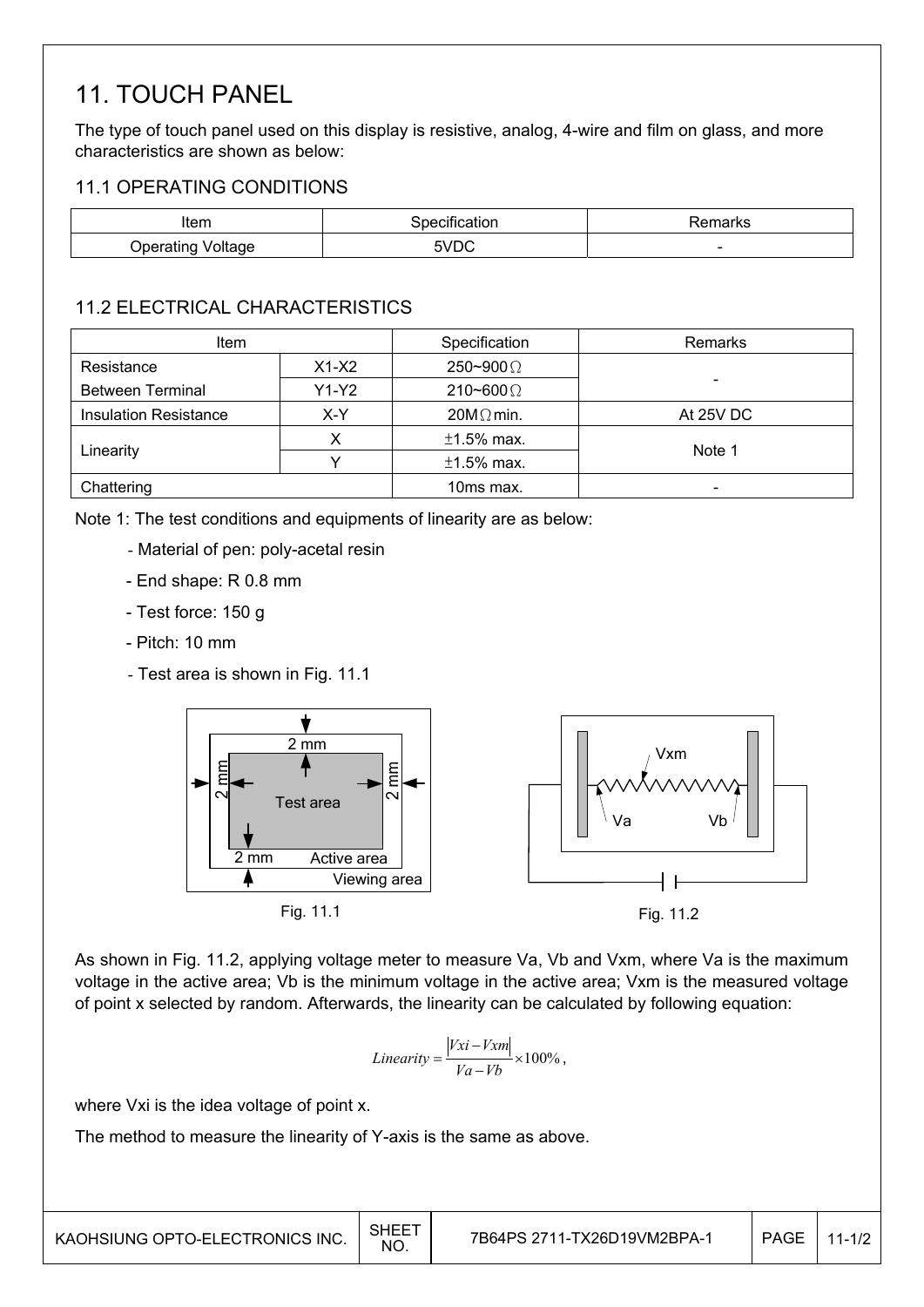#### 11.3 MECHANICAL CHARACTERISTICS

| ltem               | Specification | Remarks              |  |  |  |
|--------------------|---------------|----------------------|--|--|--|
| Pen Input Pressure | $1.2N$ max.   | R0.8, Polyacetal Pen |  |  |  |
| Finger             | $1.2N$ max.   | R8.0, Silicon Rubber |  |  |  |
| Surface Hardness   | 3H min.       | <b>JIS K 5400</b>    |  |  |  |

#### 11.4 OPTICAL CHARACTERISTICS

| Item   |                   | טווסיי "                 |
|--------|-------------------|--------------------------|
| aritit | 78%<br>min.<br>הי | $\overline{\phantom{a}}$ |

#### 11.5 SAFETY AND ATTENTIONS

1) Do not put heavy shock or stress on the touch panel.

- 2) Please use soft cloth or absorbent cotton with ethanol to clean the touch panel by gently wiping. Moreover, please wipe it by horizontal or vertical direction instead of circling to prevent leaving scars on the touch panel's surface.
- 3) Do not use any harmful chemicals such as acetone, toluene, and isopropyl alcohol to clean the display's surface.
- 4) UV protection is recommended to avoid the possibility of performance degrading when touch panel is likely applied under UV environment for a long period of time.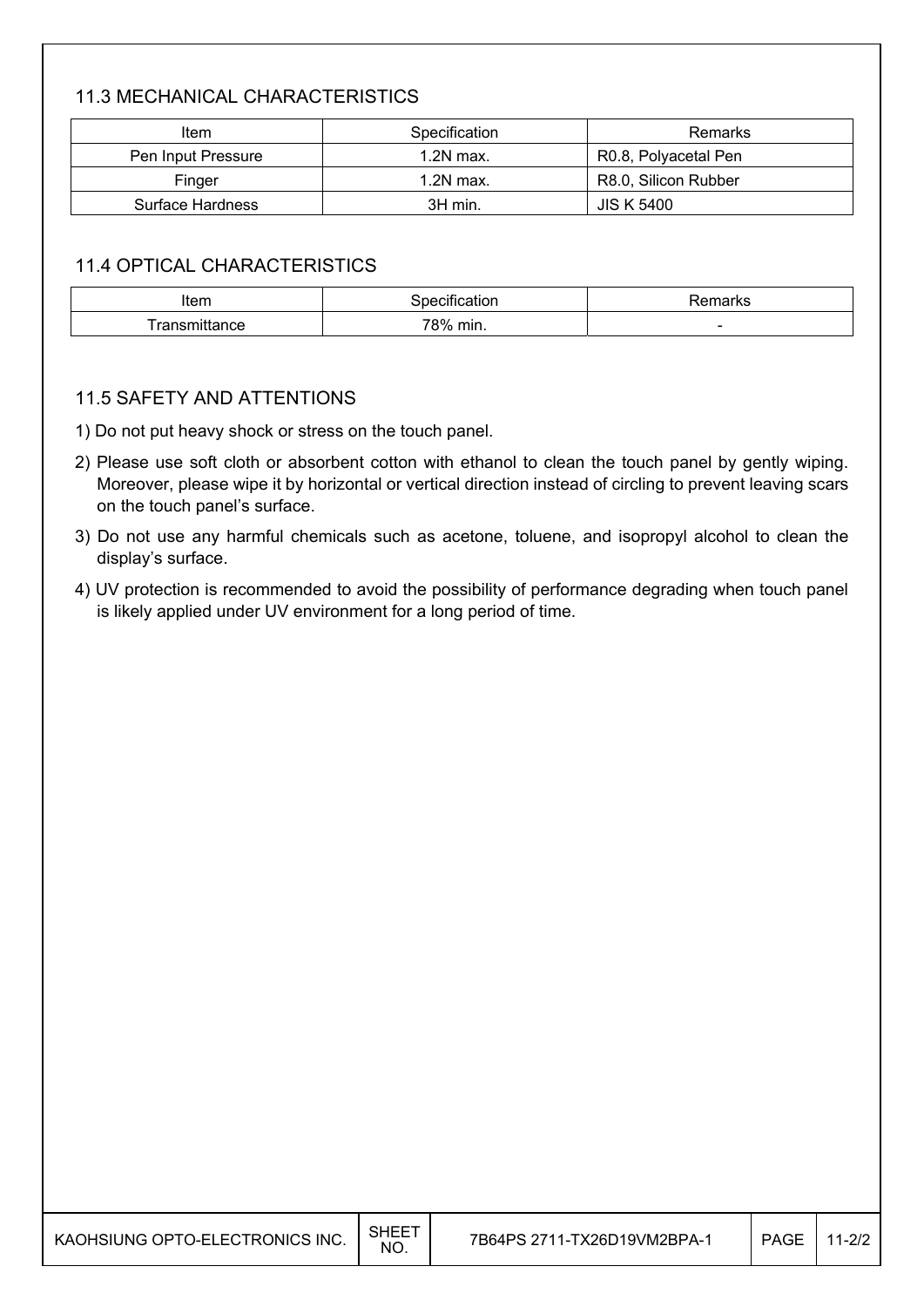### 12. APPEARANCE STANDARD

The appearance inspection is performed in a dark room around 1200 lx based on the conditions as below:

- The distance between inspector's eyes and display is 30 cm.
- The viewing zone is defined with angle  $\theta$  shown in Fig. 12.1 The inspection should be performed within  $45^\circ$  when display is shut down. The inspection should be performed within  $5^\circ$  when display is power on.



Fig. 12.1

#### 12.1 THE DEFINITION OF LCD ZONE

LCD panel is divided into 3 areas as shown in Fig.12.2 for appearance specification in next section. A zone is the LCD active area (dot area); B zone is the area, which extended 1 mm out from LCD active area; C zone is the area between B zone and metal frame.

In terms of housing design, B zone is the recommended window area customers' housing should be located in.



Fig. 12.2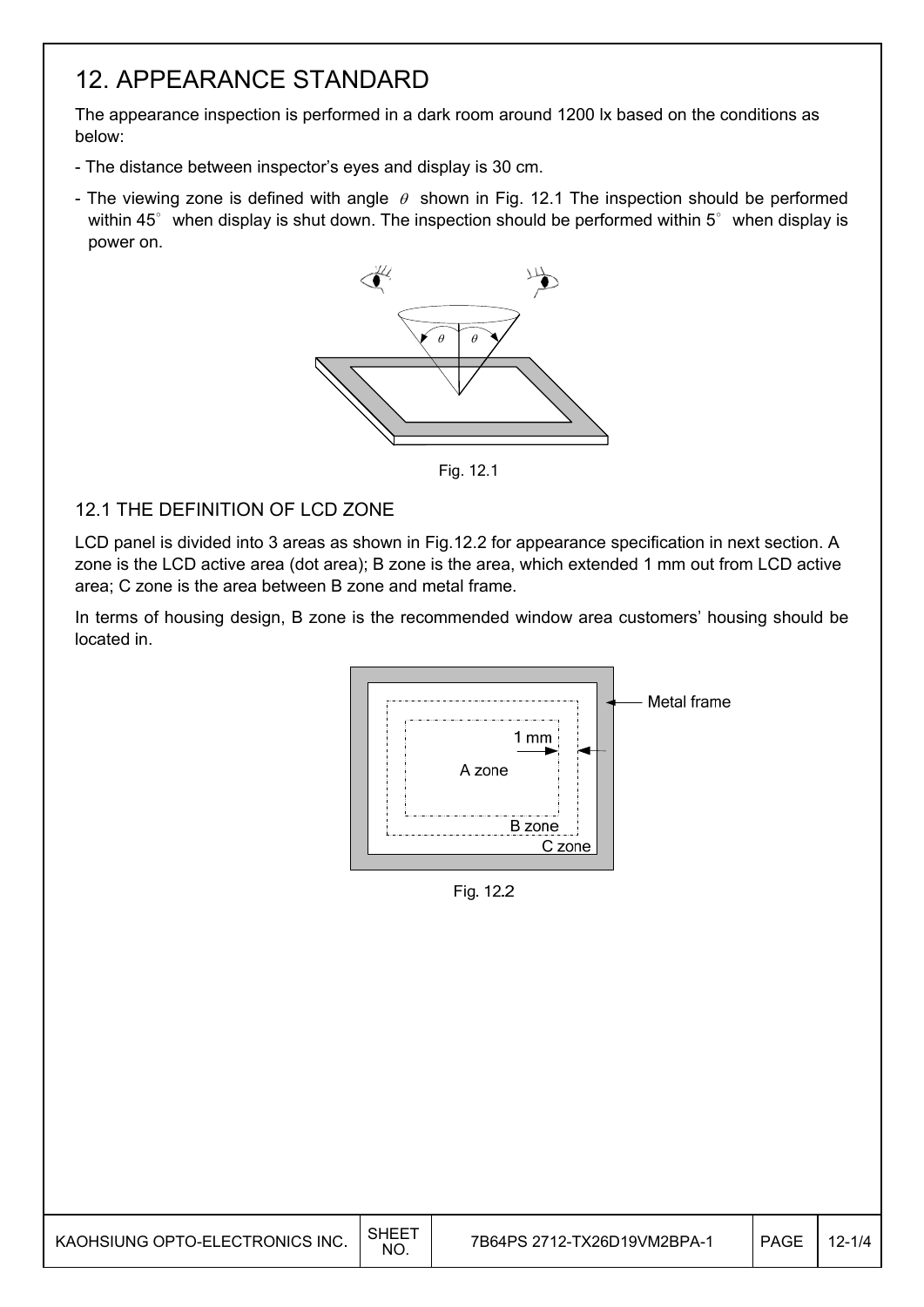#### 12.2 LCD APPEARANCE SPECIFICATION

The specification as below is defined as the amount of unexpected phenomenon or material in different zones of LCD panel. The definitions of length, width and average diameter using in the table are shown in Fig. 12.3 and Fig. 12.4.

| Item                  |                        |                                       | Criteria                 |                |                |                          | Applied zone |  |  |
|-----------------------|------------------------|---------------------------------------|--------------------------|----------------|----------------|--------------------------|--------------|--|--|
|                       | Length (mm)            |                                       | Width (mm)               | Maximum number |                | Minimum space            |              |  |  |
|                       | Ignored                |                                       | $W \le 0.02$             | Ignored        |                |                          |              |  |  |
| Scratches             | $L \leq 40$            |                                       | $0.02\!<\!W\!\leq\!0.04$ | 10             |                |                          | A,B          |  |  |
|                       | $L \leq 20$            |                                       | $W \le 0.04$             | 10             |                |                          |              |  |  |
| Dent                  |                        |                                       | A                        |                |                |                          |              |  |  |
| Wrinkles in polarizer |                        | Serious one is not allowed            |                          |                |                |                          |              |  |  |
|                       | Average diameter (mm)  |                                       |                          |                | Maximum number |                          |              |  |  |
|                       |                        | $D \le 0.3$                           |                          |                | Ignored        |                          |              |  |  |
| Bubbles on polarizer  | $0.3\!<\!D\!\leq\!0.5$ |                                       |                          |                | 10             |                          | A            |  |  |
|                       | $0.5\!<\!D\!\leq\!1.0$ |                                       |                          |                | $\overline{5}$ |                          |              |  |  |
|                       | 1.0 < D                |                                       |                          |                | none           |                          |              |  |  |
|                       |                        |                                       | Filamentous              | (Line shape)   |                |                          |              |  |  |
|                       | Length (mm)            |                                       | Width (mm)               |                |                | Maximum number           |              |  |  |
|                       | L: Ignored             |                                       | $W \le 0.06$             |                |                | Ignored                  | A,B          |  |  |
|                       | $L \leq 1.0$           |                                       | $0.06\!<\!W$             |                |                | Ignored                  |              |  |  |
| 1) Stains             | 1.0 < L                |                                       |                          |                |                | (See Dot shape)          |              |  |  |
| 2) Foreign Materials  |                        |                                       | Round (Dot shape)        |                |                |                          |              |  |  |
| 3) Dark Spot          | Average diameter (mm)  |                                       | Maximum number           |                |                | Minimum Space            |              |  |  |
|                       | $D \le 0.45$           |                                       | Ignored                  |                |                | $\overline{\phantom{a}}$ | A,B          |  |  |
|                       | $0.45<\!D\!\leq\!0.7$  |                                       | 5                        |                | $\mathbf{r}$   |                          |              |  |  |
|                       | 0.7 < D                |                                       | none                     |                |                |                          |              |  |  |
|                       |                        | Those wiped out easily are acceptable |                          |                |                |                          |              |  |  |
|                       |                        |                                       | <b>Type</b>              |                |                | Maximum number           |              |  |  |
|                       |                        |                                       | 1 dot                    |                |                | 4                        |              |  |  |
|                       |                        |                                       | 2 adjacent dot           |                |                | $\overline{2}$           |              |  |  |
|                       | Bright dot-defect      |                                       | 3 adjacent dot or above  |                |                | Not allowed              |              |  |  |
|                       |                        |                                       | Density                  |                |                | $2/\phi$ 20mm            |              |  |  |
| Dot-Defect            |                        |                                       | In total                 |                |                | 6                        | Α            |  |  |
| (Note 1)              |                        |                                       | 1 dot                    |                |                | 5                        |              |  |  |
|                       |                        |                                       | 2 adjacent dot           |                |                | $\overline{2}$           |              |  |  |
|                       | Dark dot-defect        |                                       | 3 adjacent dot or above  |                |                | Not allowed              |              |  |  |
|                       |                        |                                       | Density                  |                |                | $3/\phi$ 20mm            |              |  |  |
|                       |                        |                                       | In total                 |                |                | $\sqrt{5}$               |              |  |  |
|                       |                        |                                       | In total                 |                |                | 11                       |              |  |  |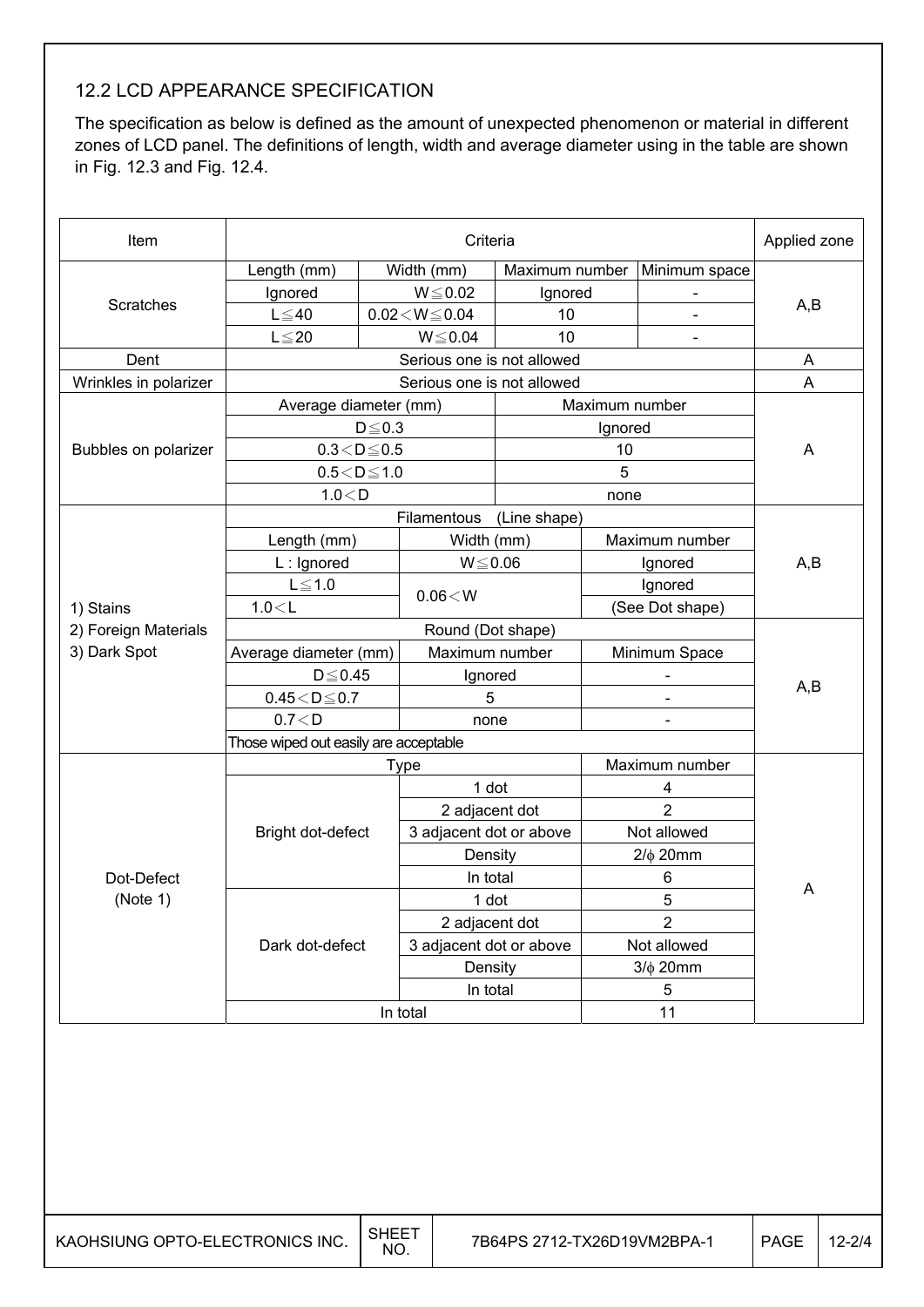

Note 1: The definitions of dot defect are as below:

- The defect area of the dot must be bigger than half of a dot.
- For bright dot-defect, showing black pattern, the dot's brightness must be over 30% brighter than others.
- For dark dot-defect, showing white pattern, the dot's brightness must be under 70% darker than others.
- The definition of 1-dot-defect is the defect-dot, which is isolated and no adjacent defect-dot.
- The definition of adjacent dot is shown as Fig. 12.5.
- The Density of dot defect is defined in the area within diameter  $\phi$  =20mm.



The dots colored gray are adjacent to defect-dot A.

Fig. 12.5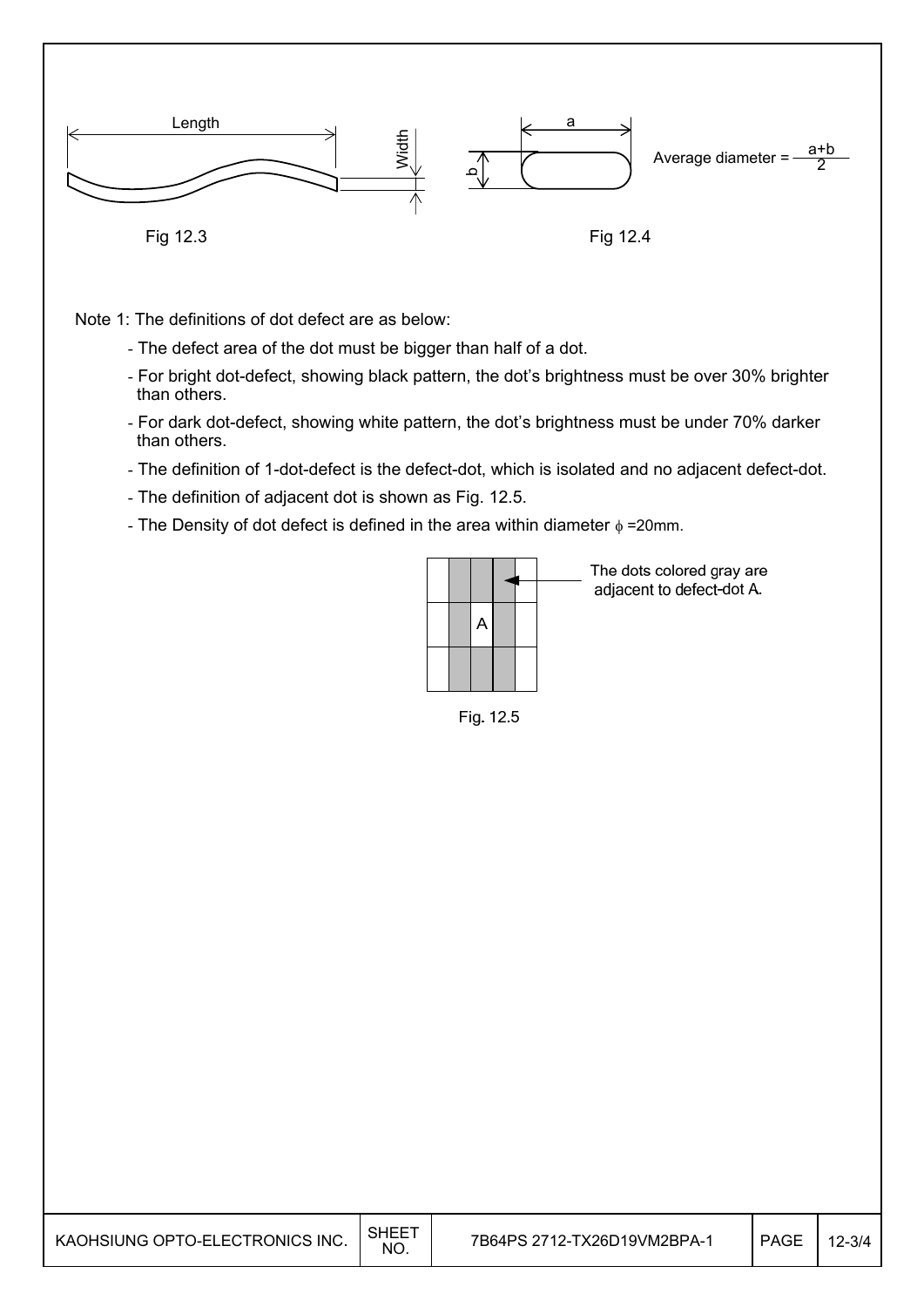#### 12.3 TOUCH PANEL APPEARANCE SPECIFICATION

The specification as below is defined by the amount of unexpected material in different zones of touch panel.

| <b>Item</b>              |                       | Criteria                           |             |                |   |  |  |  |  |
|--------------------------|-----------------------|------------------------------------|-------------|----------------|---|--|--|--|--|
|                          | Width (mm)            | Length (mm)                        |             | Maximum number |   |  |  |  |  |
| <b>Scratches</b>         | W > 0.1<br>$L \ge 10$ |                                    |             | Not allowed    | Α |  |  |  |  |
|                          | $0.10 \ge W > 0.05$   |                                    | 10>L        | 4 pcs max.     |   |  |  |  |  |
|                          | $0.05 \geq W$         | 10 > L                             |             | Ignored        |   |  |  |  |  |
|                          |                       | (Line shape)<br><b>Filamentous</b> |             |                |   |  |  |  |  |
|                          | Width (mm)            |                                    | Length (mm) | Maximum number | Α |  |  |  |  |
|                          | W > 0.05              | $3<$ L                             |             | Not allowed    |   |  |  |  |  |
|                          | $0.05 \geq W$         | $3 \geq L$                         |             | lgnored        |   |  |  |  |  |
| <b>Foreign Materials</b> |                       |                                    |             |                |   |  |  |  |  |
|                          | Average diameter (mm) |                                    |             | Maximum number |   |  |  |  |  |
|                          | D > 0.35              |                                    |             | Not allowed    | Α |  |  |  |  |
|                          | $0.35 \ge D > 0.25$   |                                    |             | 6 pcs max.     |   |  |  |  |  |
|                          | $0.25\!>\!D$          |                                    |             | Ignored        |   |  |  |  |  |

The limitation of glass flaw occurred on touch panel is defined in the table as below.

| Item             | Specifications |                                                          |  |
|------------------|----------------|----------------------------------------------------------|--|
| Edge flaw        |                | $X \leq 5.0$ mm<br>$Y \leq 3.0$ mm<br>$Z \leq$ Thickness |  |
| Corner flaw      |                | $X \leq 3.0$ mm<br>$Y \leq 3.0$ mm<br>$Z \leq$ Thickness |  |
| Progressive flaw |                | Not allowed                                              |  |

| KAOHSIUNG OPTO-ELECTRONICS INC. $\Big \begin{array}{cc} \text{SHEET} \ \text{NO} \end{array}\Big $ |  |
|----------------------------------------------------------------------------------------------------|--|
|                                                                                                    |  |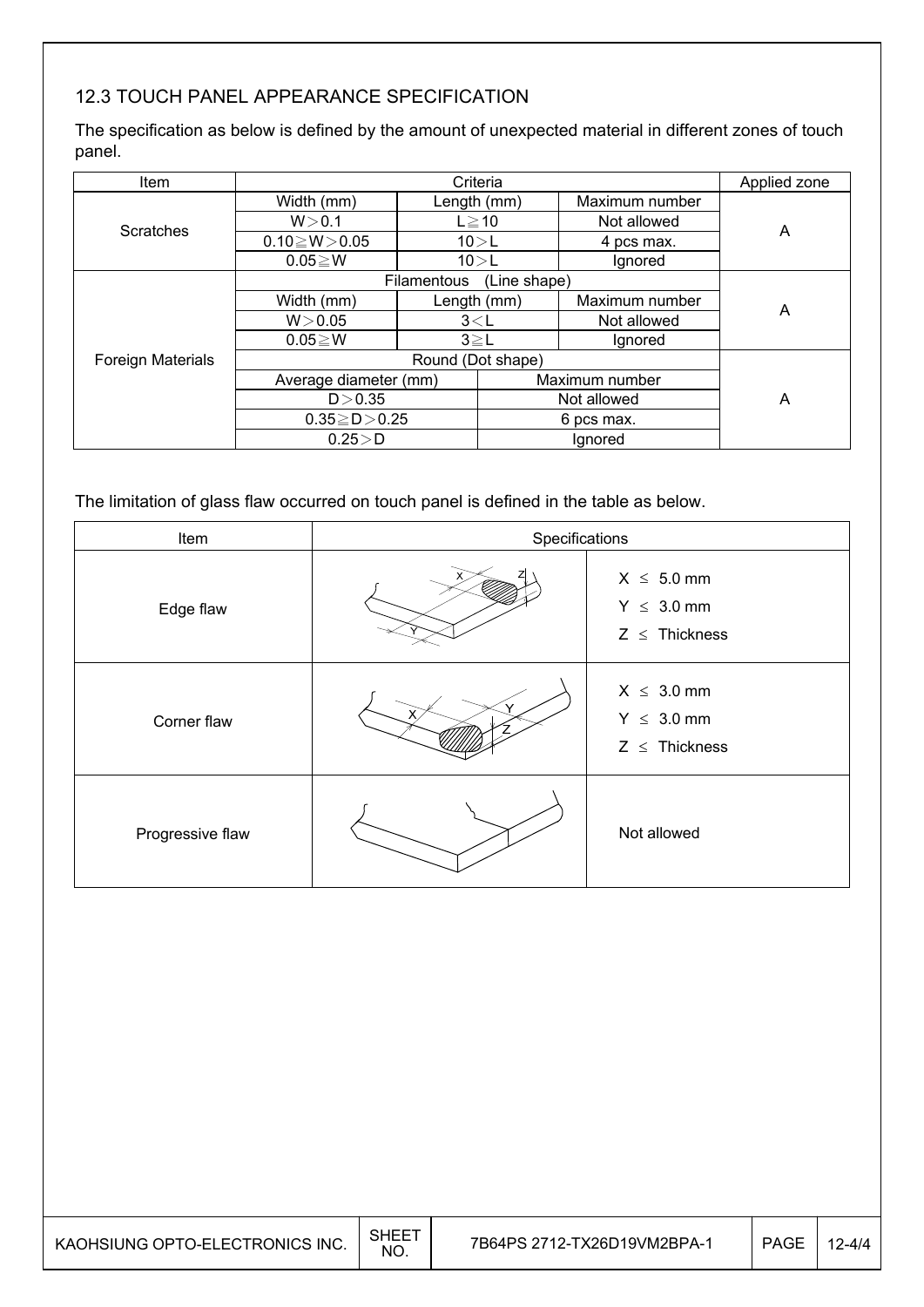### 13. PRECAUTIONS

#### 13.1 PRECAUTIONS of ESD

- 1) Before handling the display, please ensure your body has been connected to ground to avoid any damages by ESD. Also, do not touch display's interface directly when assembling.
- 1) Please remove the protection film very slowly before turning on the display to avoid generating ESD.

#### 13.2 PRECAUTIONS of HANDLING

- 1) In order to keep the appearance of display in good condition, please do not rub any surfaces of the displays by sharp tools harder than 3H, especially touch panel, metal frame and polarizer.
- 2) Please do not pile the displays in order to avoid any scars leaving on the display. In order to avoid any injuries, please pay more attention for the edges of glasses and metal frame, and wear finger cots to protect yourself and the display before working on it.
- 2) Touching the display area or the terminal pins with bare hand is prohibited. This is because it will stain the display area and cause poor insulation between terminal pins, and might affect display's electrical characteristics furthermore.
- 3) Do not use any harmful chemicals such as acetone, toluene, and isopropyl alcohol to clean display's surfaces.
- 4) Please use soft cloth or absorbent cotton with ethanol to clean the display by gently wiping. Moreover, when wiping the display, please wipe it by horizontal or vertical direction instead of circling to prevent leaving scars on the display's surface, especially polarizer.
- 5) Please wipe any unknown liquids immediately such as saliva, water or dew on the display to avoid color fading or any permanently damages.
- 6) Maximum pressure to the surface of the display must be less than  $1.96 \times 10^4$  Pa. If the area of adding pressure is less than  $1 \text{ cm}^2$ , the maximum pressure must be less than 1.96N.

#### 13.3 PRECAUTIONS OF OPERATING

- 1) Please input signals and voltages to the displays according to the values defined in the section of electrical characteristics to obtain the best performance. Any voltages over than absolute maximum rating will cause permanent damages to this display. Also, any timing of the signals out of this specification would cause unexpected performance.
- 2) When the display is operating at significant low temperature, the response time will be slower than it at 25 $C^{\circ}$ . In high temperature, the color will be slightly dark and blue compared to original pattern. However, these are temperature-related phenomenon of LCD and it will not cause permanent damages to the display when used within the operating temperature.
- 3) The use of screen saver or sleep mode is recommended when static images are likely for long periods of time. This is to avoid the possibility of image sticking.
- 4) Spike noise can cause malfunction of the circuit. The recommended limitation of spike noise is no bigger than  $\pm$  100 mV.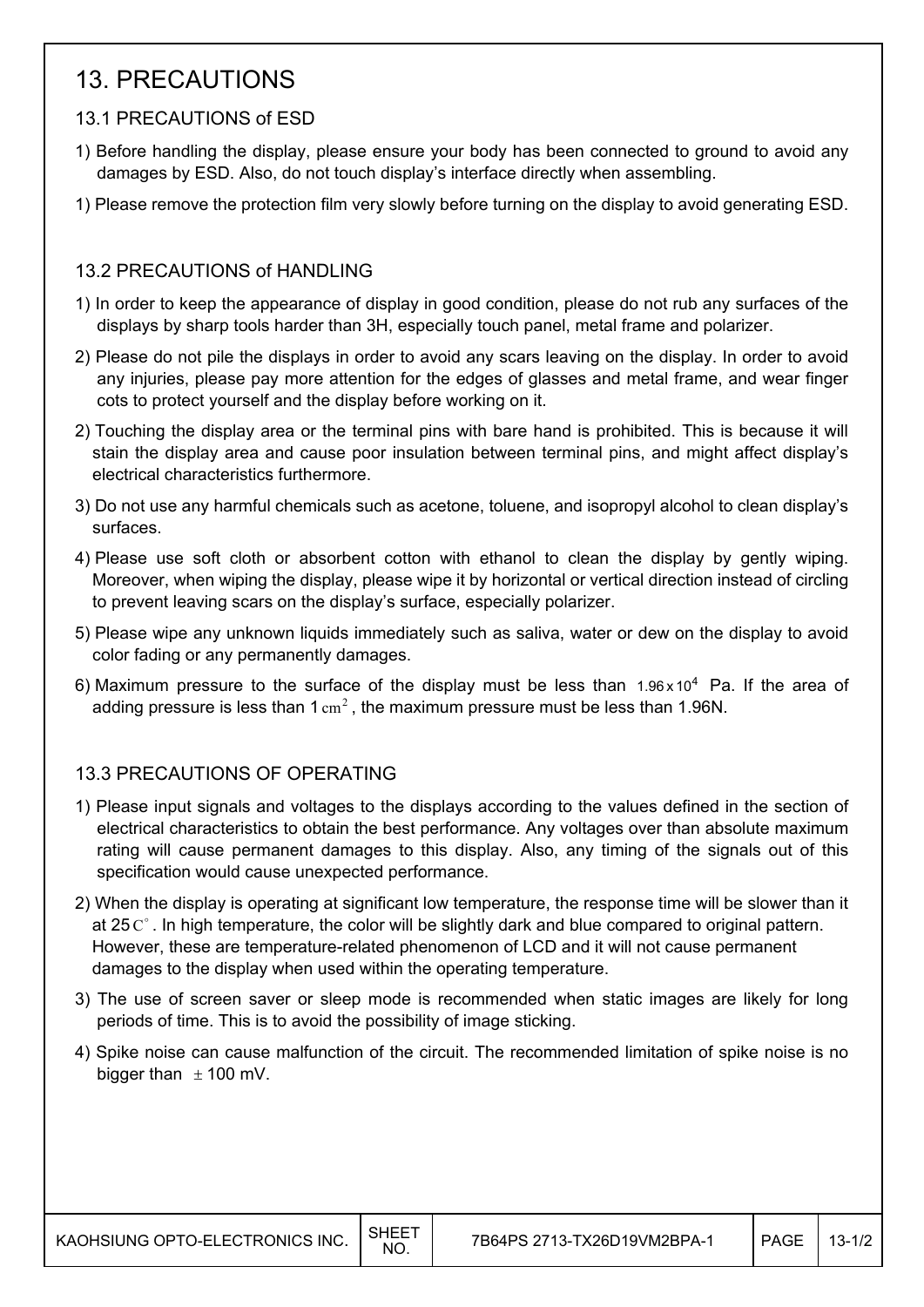#### 13.4 PRECAUTIONS of STORAGE

If the displays are going to be stored for years, please be aware the following notices.

- 1) Please store the displays in a dark room to avoid any damages from sunlight and other sources of UV light.
- 2) The recommended long term storage temperature is between 10  $\text{C}^{\circ}$  ~35  $\text{C}^{\circ}$  and 55%~75% humidity to avoid causing bubbles between polarizer and LCD glasses, and polarizer peeling from LCD glasses.
- 3) It would be better to keep the displays in the container, which is shipped from KOE, and do not unpack it.
- 4) Please do not stick any labels on the display surface for a long time, especially on the polarizer.